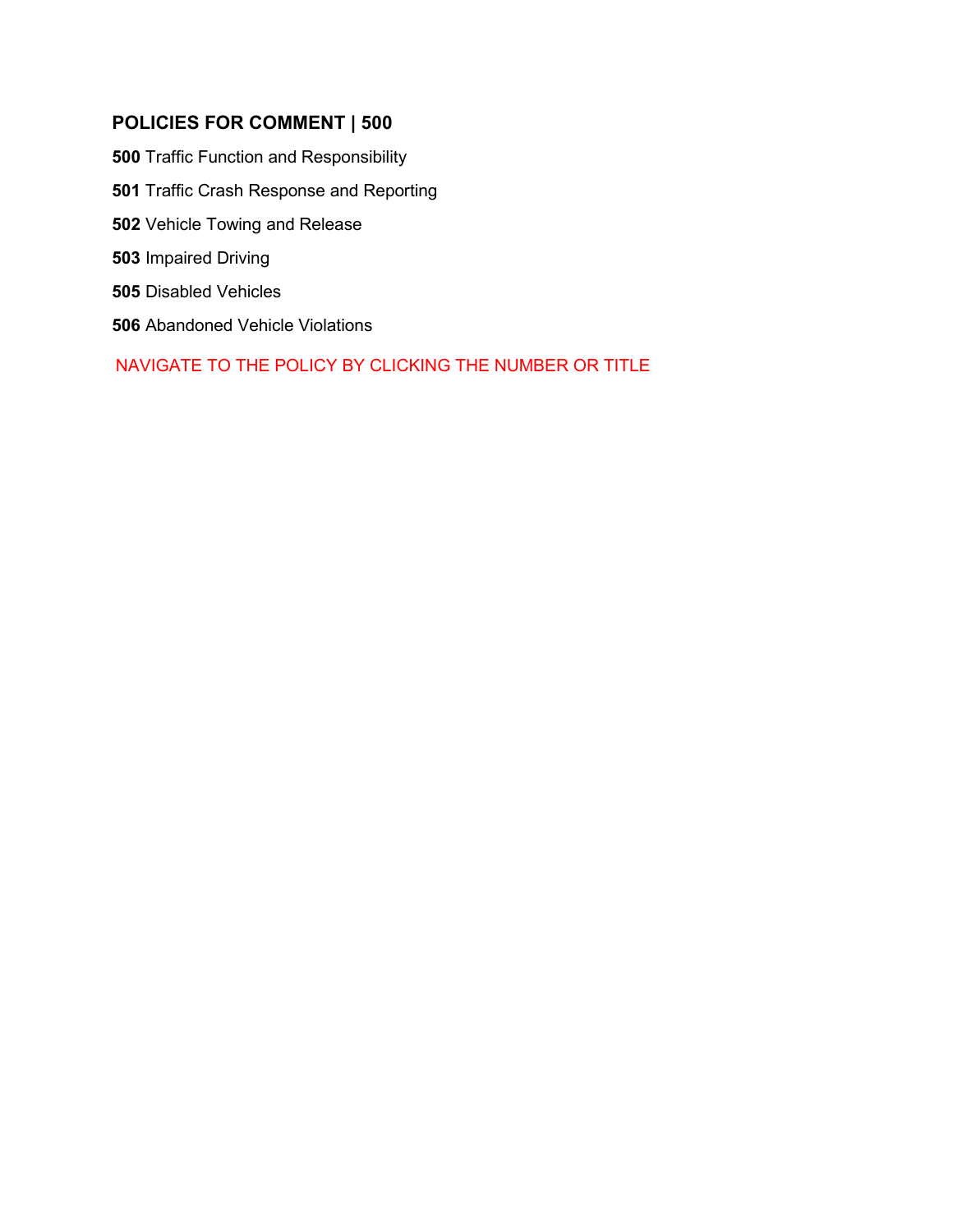# <span id="page-1-0"></span>**Traffic Function and Responsibility**

# **500.1 PURPOSE AND SCOPE**

#### **Best Practice**

The goal of traffic law enforcement is to reduce traffic crashes and improve the safety and quality of life for the community through traffic law compliance. This may be achieved through the application of such techniques as geographic/temporal assignment of personnel and equipment and the establishment of preventive patrols to deal with specific categories of unlawful driving behavior. Traffic enforcement techniques are based on crash data, enforcement activity records, traffic volume, traffic conditions and other data. This department provides enforcement efforts toward violations, not only in proportion to the frequency of their occurrence in crash situations but also in terms of traffic-related needs.

# **500.2 TRAFFIC FOCUSED OFFICER DEPLOYMENT**

#### **Best Practice MODIFIED**

Several factors are considered in the development of deployment schedules for officers of the Fitchburg Police Department. Information provided by the Wisconsin Department of Transportation (WisDOT) is a valuable resource for traffic crash occurrences and therefore officer deployment. Some of the factors for analysis include:

- Location
- Time
- Day
- Violation factors

All officers assigned to patrol or traffic enforcement functions will emphasize enforcement of traffic laws and address crash-causing violations during those periods and at those locations where the incidence of crashes is increased. As a matter of routine, all officers will take directed enforcement action on request, and random enforcement action when appropriate, against violators. All officers shall maintain high visibility while working general enforcement, especially at high-crash incidence locations.

Other factors to be considered for deployment are citizen requests, construction zones, school zones or special events.

# **500.3 ENFORCEMENT**

#### **State MODIFIED**

Enforcement actions are commensurate with applicable laws and take into account the degree and severity of the violation committed. Factors such as the violator's socio-economic status, political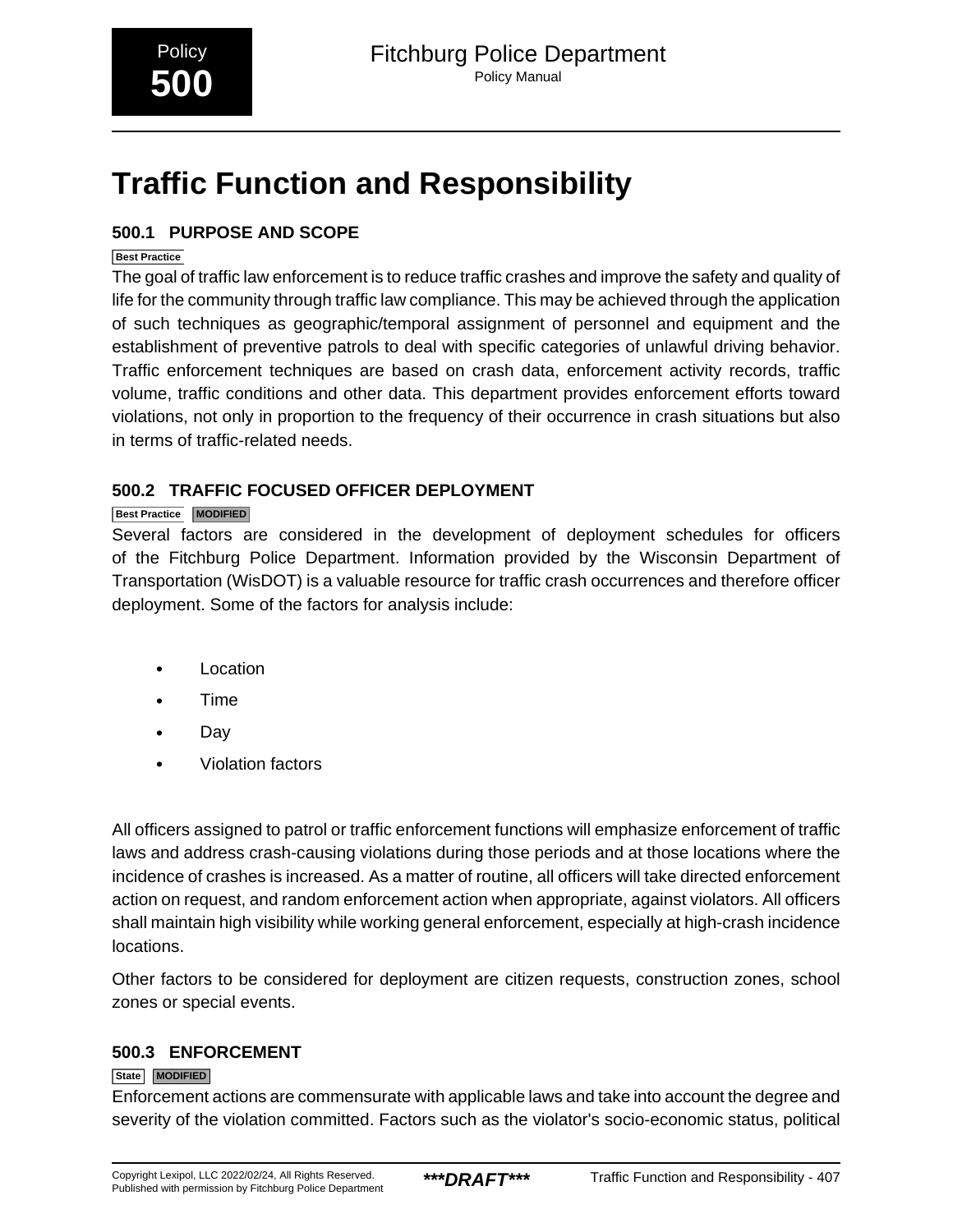Policy Manual

### Traffic Function and Responsibility

office or affiliation, race, sex, age, or any racial/bias-based profiling element are inappropriate factors to consider when making violation enforcement decisions. This department does not establish ticket quotas and the number of arrests or citations issued by any officer shall not be used as the sole criterion for evaluating officer overall performance (Wis. Stat. § 349.025(2)). The visibility and quality of an officer's work effort will be commensurate with the philosophy of this policy. Several methods are effective in the reduction of crashes:

#### 500.3.1 WARNINGS

#### **Best Practice**

Warnings are a non-punitive option that may be considered by the member when circumstances warrant, such as when a minor violation was inadvertent.

#### 500.3.2 TRAFFIC CITATIONS

**State**

Traffic citations may be issued when an officer believes it is appropriate. It is essential that officers fully explain the rights and requirements imposed on motorists upon issuance of a citation for a traffic violation. Officers shall provide the following information at a minimum (Wis. Stat. § 345.27):

- (a) Explanation of the violation or charge (Wis. Stat. § 345.27):
	- 1. That certain convictions may result in revocation or suspension of the person's operating privileges, if the conviction will have that effect
	- 2. That demerit points may be assessed against the person's driving record for the offense
	- 3. The number of demerit points that is cause for revocation or suspension
- (b) Court appearance procedure, including the optional or mandatory appearance by the motorist
- (c) Notice of whether the motorist can enter a plea and pay the fine by mail or at the court
- (d) The court contact information

#### 500.3.3 TRAFFIC CITATION COURT JURISDICTION

#### **State**

An officer who issues a traffic citation shall ensure that the citation is properly directed to the court with jurisdiction in which the violation is alleged to have occurred (Wis. Stat. § 345.11(2); Wis. Stat. § 345.11(5)).

#### 500.3.4 PHYSICAL ARREST

#### **State**

Physical arrest can be made on a number of criminal traffic offenses (Wis. Stat. § 345.22). These physical arrest cases usually deal with, but are not limited to:

- (a) Vehicular homicide
- (b) Operating a vehicle while under the influence of alcohol/drugs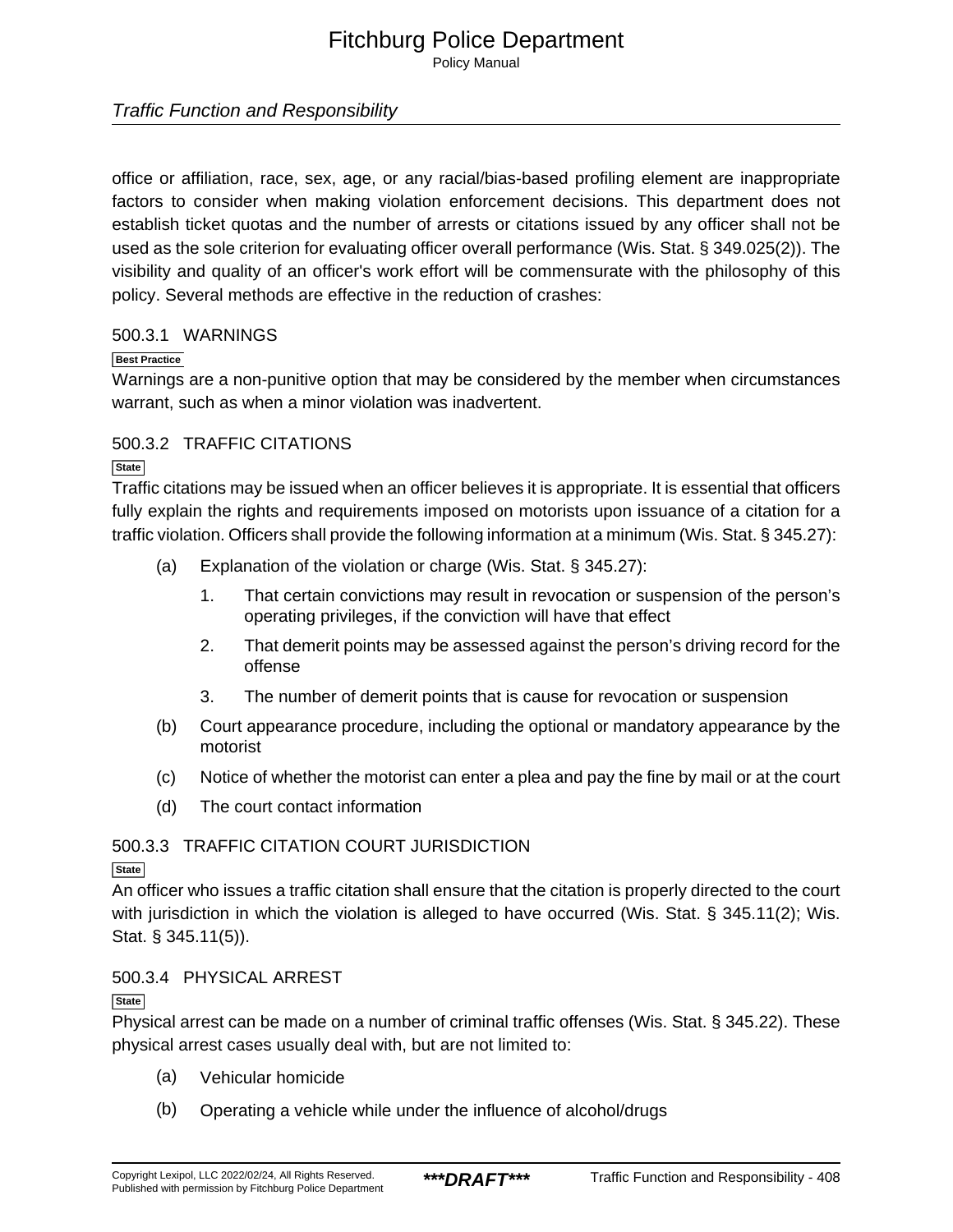- (c) Felony or misdemeanor hit-and-run
- (d) Any other misdemeanor at the discretion of the officer, such as reckless driving with extenuating circumstances
- (e) Inability to positively identify the violator, the violator has no permanent address or ties to the community, or the violator is an out-of-state resident

#### **500.4 SUSPENDED OR REVOKED DRIVER LICENSE**

#### **State**

If an officer contacts a traffic violator for driving on a suspended or revoked license, the officer may issue a traffic citation pursuant to Wis. Stat. § 343.44.

#### **500.5 HIGH-VISIBILITY VESTS**

**Federal**

The Department has provided American National Standards Institute (ANSI) Class II highvisibility vests to increase the visibility of department members who may be exposed to hazards presented by passing traffic, maneuvering or operating vehicles, machinery and equipment (23 CFR 655.601).

Although intended primarily for use while performing traffic-related assignments, high-visibility vests should be worn at any time increased visibility would improve the safety or efficiency of the member.

#### 500.5.1 REQUIRED USE

#### **Federal**

Except when working in a potentially adversarial or confrontational role, such as during vehicle stops, high-visibility vests should be worn at any time it is anticipated that an employee will be exposed to the hazards of approaching traffic or construction and recovery equipment. Examples of when high-visibility vests should be worn include traffic control duties, crash investigations, lane closures and while at disaster scenes, or anytime high visibility is desirable. When emergency conditions preclude the immediate donning of the vest, officers should retrieve and wear the vest as soon as conditions reasonably permit. Use of the vests shall also be mandatory when directed by a supervisor.

Vests maintained in the investigation units may be used anytime a plainclothes officer might benefit from being readily identified as an officer.

#### 500.5.2 CARE AND STORAGE OF HIGH-VISIBILITY VESTS

#### **Best Practice MODIFIED**

High-visibility vests are issued to each officer. Officers are responsible to ensure they have their issued high visibility traffic vest with them when on duty. High visibility traffic vests shall be maintained in the side box of each police motorcycle, and in the saddlebag or gear box of each police bicycle. Each vest should be stored in such a manner as to protect and maintain the vest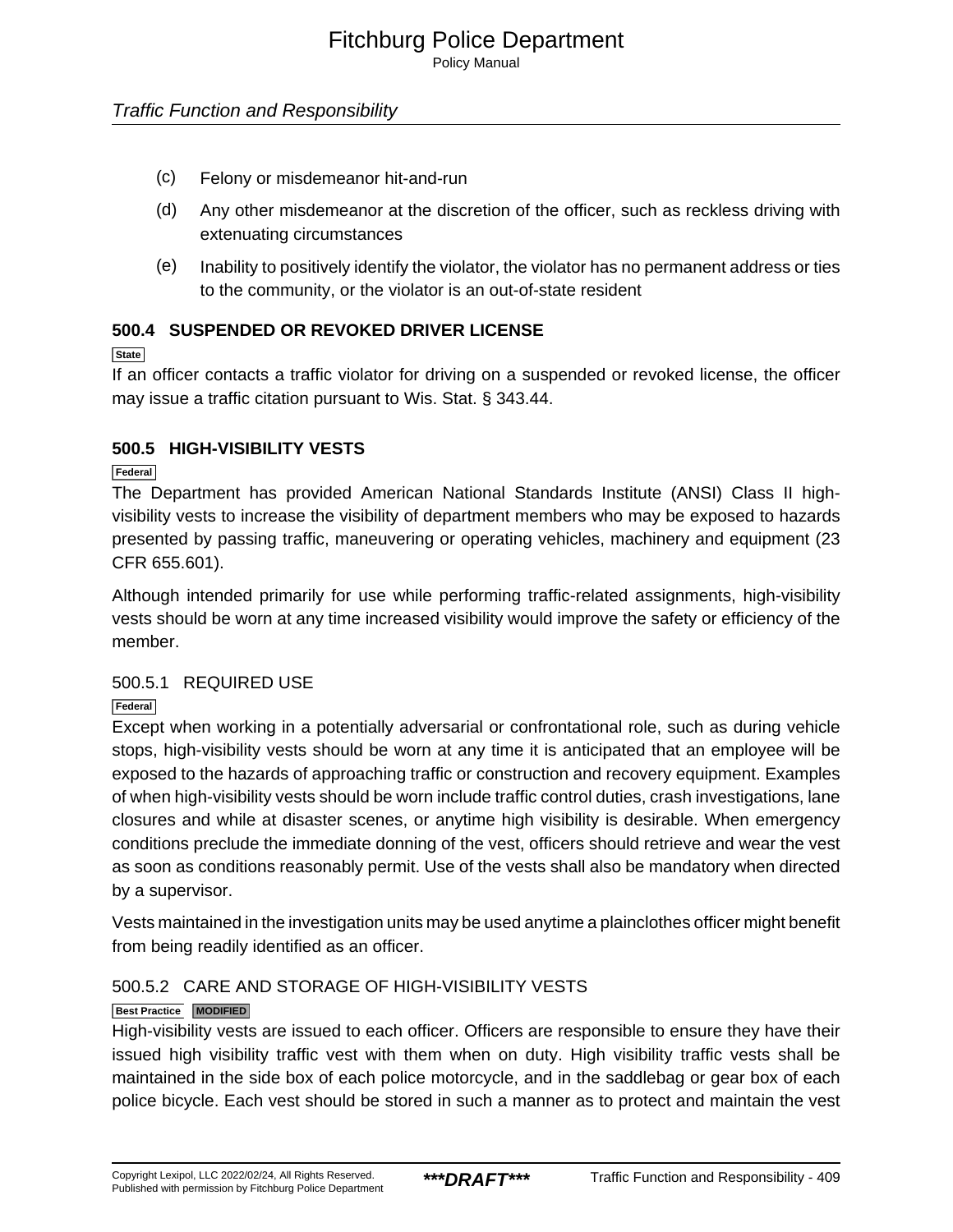Policy Manual

### Traffic Function and Responsibility

in a serviceable condition. Before going into service, each employee shall ensure they have a serviceable high-visibility vest is properly stored.

Additional high-visibility vests will be maintained for replacement of damaged or unserviceable vests. The Deputy Chief should be promptly notified whenever the supply of vests needs replenishing.

#### **500.6 PATROL LIEUTENANT RESPONSIBILITIES**

#### **Discretionary**

The Patrol Lieutenant is responsible for developing, maintaining and reviewing detailed procedures for the enforcement of traffic laws. Traffic procedures shall include, but are not limited to, the following:

- Interaction with specific categories of violators
	- <sup>o</sup> Non-residents of the department jurisdiction
	- <sup>o</sup> Juveniles
	- <sup>o</sup> Legislators
	- <sup>o</sup> Foreign Diplomats and Consular Representatives (see policy by the same name)
	- <sup>o</sup> Active military members
- Required information provided to violators
- General enforcement procedures including, but not limited to, violations relating to the following:
	- <sup>o</sup> Operating a vehicle under the influence of alcohol or drugs
	- <sup>o</sup> Operating a vehicle on a suspended or revoked license
	- <sup>o</sup> Speed
	- <sup>o</sup> Hazardous operations
	- <sup>o</sup> Off-road vehicle
	- <sup>o</sup> Equipment
	- <sup>o</sup> Public carrier or commercial vehicle
	- <sup>o</sup> Non-hazardous
	- <sup>o</sup> Multiple
	- <sup>o</sup> Newly enacted laws and/or regulations
	- <sup>o</sup> Violations resulting in traffic crashes
	- <sup>o</sup> Pedestrian and bicycle
- Roadside safety checks
- Stopping and approaching vehicles
- Officer-violator relations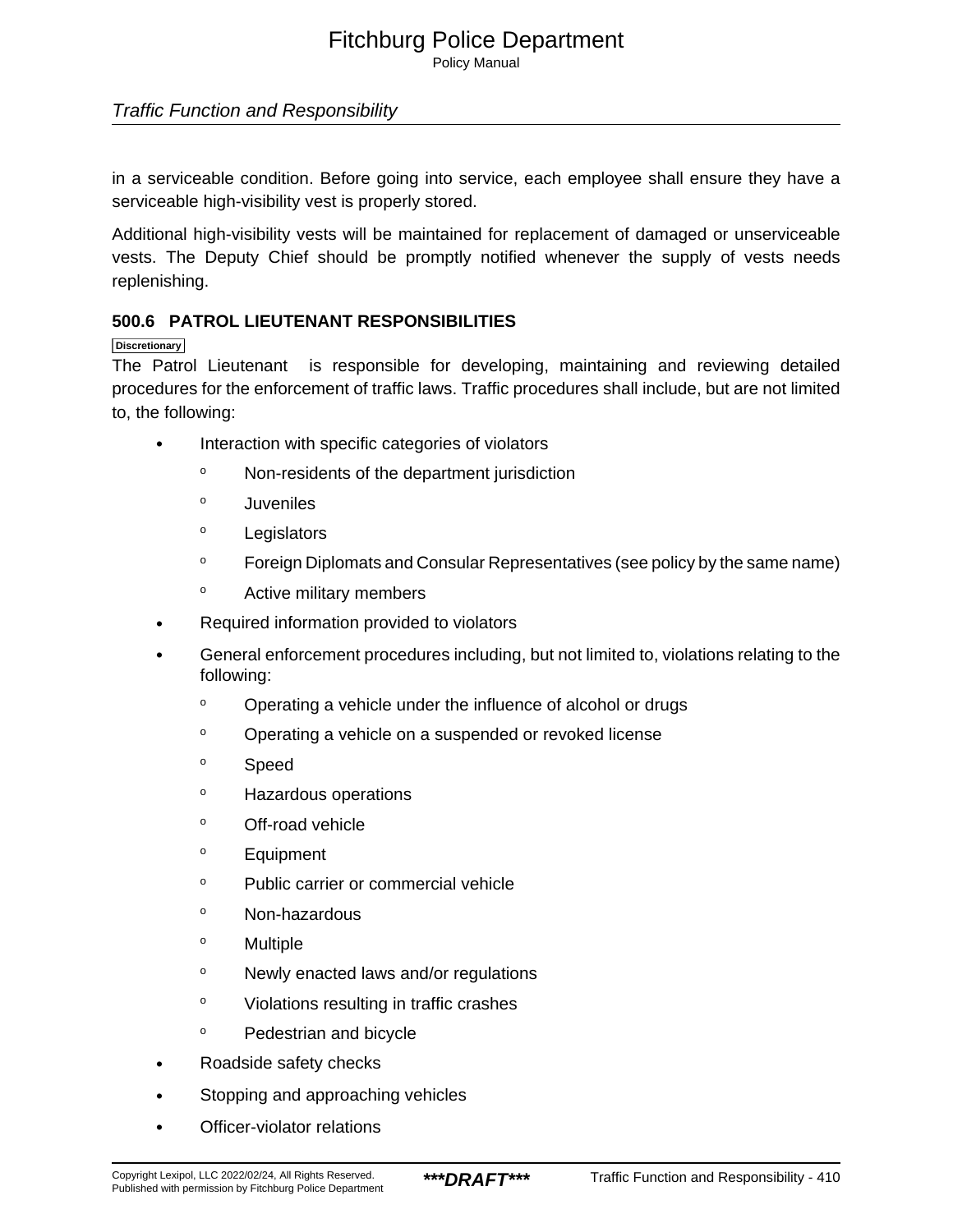### Traffic Function and Responsibility

- Radar and other speed-measuring devices
- License re-examination referrals
- Processing requests and providing law enforcement escort services including funerals, parades, dignitaries, and civilian and over-sized vehicles.
- Traffic direction and control under a variety of circumstances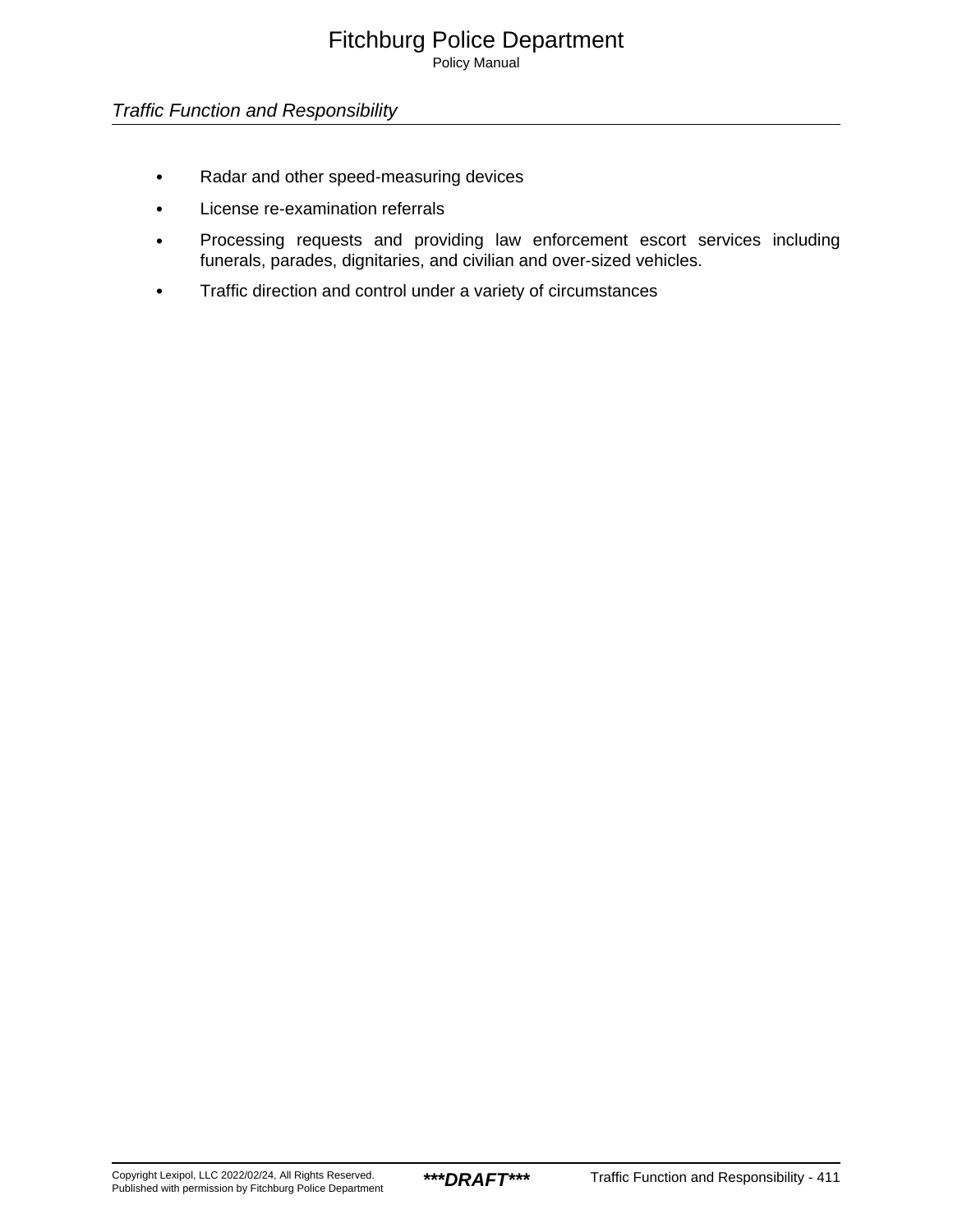# <span id="page-6-0"></span>**Traffic Crash Response and Reporting**

# **501.1 PURPOSE AND SCOPE**

**State**

The policy provides guidelines for responding to and investigating traffic crashes.

# **501.2 POLICY**

**State**

It is the policy of the Fitchburg Police Department to respond to traffic crashes and render or summon aid to injured victims as needed. The Department will investigate and prepare reports according to the established minimum reporting requirements with the goal of reducing the occurrence of crashes by attempting to identify the cause of the crash and through enforcing applicable laws. Unless restricted by law, traffic crash reports will be made available to the public upon request (Wis. Stat. § 346.70(4)).

### **501.3 RESPONSE**

#### **Best Practice MODIFIED**

Upon arriving at the scene, the responding member should assess the need for additional resources and summon assistance as appropriate. Generally, the member initially dispatched to the scene will be responsible for the investigation and report, if required, unless responsibility is reassigned by a supervisor.

A supervisor should be immediately notified when the incident:

- (a) Is within the jurisdiction of this department and there is:
	- 1. A life-threatening injury.
	- 2. A fatality.
	- 3. A City vehicle involved.
	- 4. A City official or employee involved.
	- 5. An on- or off-duty member of this department involved.
- (b) Is within another jurisdiction and there is:
	- 1. A City of City of Fitchburg vehicle involved.
	- 2. A City of City of Fitchburg official involved.
	- 3. An on-duty member of this department involved.

#### 501.3.1 MEMBER RESPONSIBILITIES

#### **Best Practice**

Upon arriving at the scene, the responding member should consider and appropriately address:

(a) Traffic direction and control.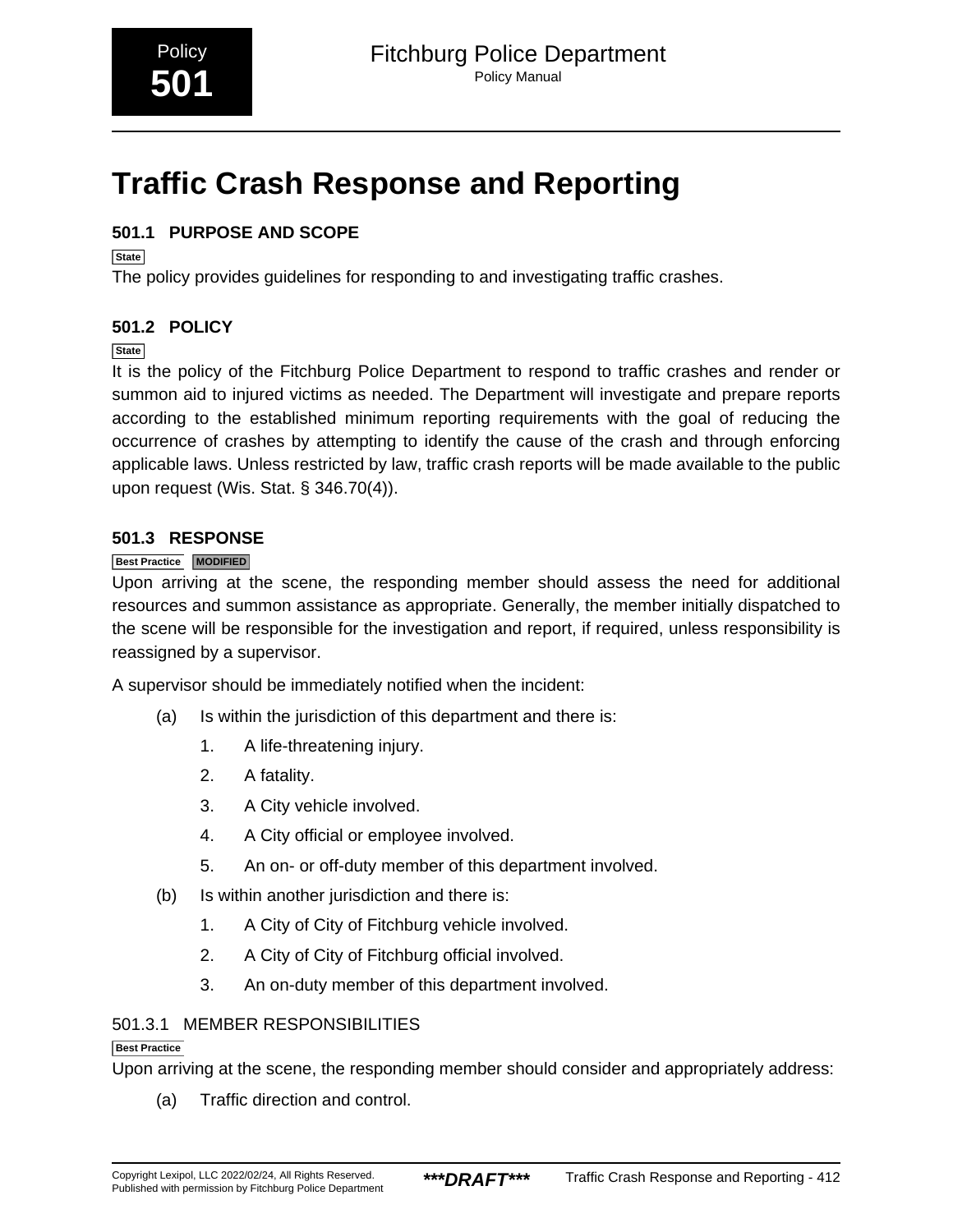### Traffic Crash Response and Reporting

- (b) Proper placement of emergency vehicles, cones, roadway flares, or other devices if available to provide protection for members, the public, and the scene.
- (c) First aid for any injured parties if it can be done safely.
- (d) The potential for involvement of hazardous materials.
- (e) The need for additional support as necessary (e.g., traffic control, emergency medical services, fire department, hazardous materials response, tow vehicles).
- (f) Clearance and cleanup of the roadway.

#### **501.4 NOTIFICATION**

#### **Best Practice MODIFIED**

If a traffic crash involves a life-threatening injury or fatality, the responding officer shall notifythe Shift Sergeant. The Shift Sergeant or any supervisor may assign a traffic investigator or other appropriate personnel to investigate the incident. The Shift Sergeant will ensure notification is made to the Patrol Lieutenant, department command staff, and City Administrator in accordance with the Major Incident Notification Policy.

#### 501.4.1 NOTIFICATION OF FAMILY

**Best Practice**

In the event of a life-threatening injury or fatality, the supervisor responsible for the incident should ensure notification of the victim's immediate family or coordinate such notification with the Medical Examiner, department chaplain, or another suitable person. Notification should be made as soon as practicable following positive identification of the victim.

The identity of any person seriously injured or deceased in a traffic crash should not be released until notification is made to the victim's immediate family.

#### **501.5 MINIMUM REPORTING REQUIREMENTS**

**State**

A crash report shall be taken when (Wis. Stat. § 346.70(4)(b)):

- (a) The crash originated or terminated on a traffic way, or public or private premises as outlined within Wis. Stat. § 346.66, and involved at least one motor vehicle in transport and resulted in any of the following (Wis. Stat. § 346.70):
	- 1. Injury or fatality of a person
	- 2. Total damage to one person's property that is reasonably believed to be \$1,000 or more
	- 3. Damage to government-owned property that is reasonably believed to be \$200 or more, except to government-owned vehicles, which is \$1,000 or more

Motor vehicle crashes that do not meet the above criteria are considered non-reportable and may be documented in a general information report in lieu of the WisDOT report form. The information contained in the general information report shall be sufficient to complete the WisDOT report form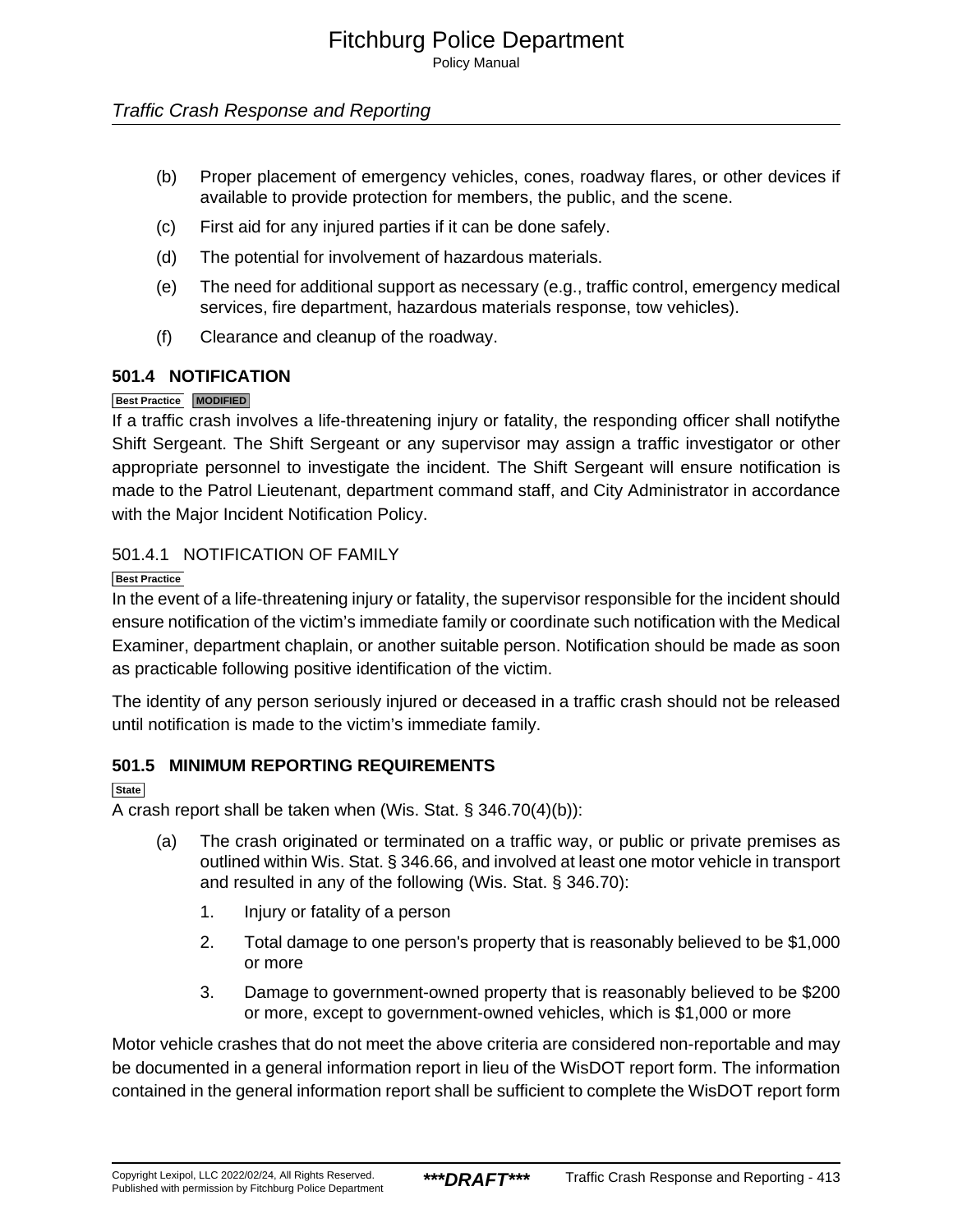Policy Manual

#### Traffic Crash Response and Reporting

should it later be determined that the crash involved injuries or property damage that meet the state criteria of a reportable crash.

#### 501.5.1 PRIVATE PROPERTY

#### **State MODIFIED**

Generally, reports should not be taken when a traffic crash occurs on private property unless it involves an injury or fatality, a hit-and-run violation with suspect information, or other traffic law violation. Members may provide assistance to motorists as a public service, such as exchanging information and arranging for the removal of the vehicles.

#### 501.5.2 CITY VEHICLE INVOLVED

#### **Best Practice MODIFIED**

A traffic crash report shall be taken when a City vehicle is involved in a traffic crash that results in property damage or injury.

A general information report may be taken in lieu of a traffic crash report at the direction of a supervisor when the incident occurs entirely on private property or does not involve another vehicle.

Whenever there is damage to a City vehicle, a vehicle damage report shall be completed and forwarded to the appropriate Section Commander. The traffic investigator or supervisor at the scene should determine what photographs should be taken of the scene and the vehicle damage.

There may be situations where it would be appropriate for an outside agency to investigate the crash. The supervisor should evaluate the situation and determine the best course of action.

# 501.5.3 TRAFFIC CRASHES INVOLVING DIPLOMATIC OR CONSULAR CONTACTS **Best Practice**

When a member of this department investigates or receives a report of a traffic crash in which the operator of any vehicle involved in the crash displays a driver's license issued by the U.S. Department of State (DOS) or the person claims immunity or privilege under 22 USC § 254a through 22 USC § 258a, with respect to the operator's violation of any state traffic law or any local traffic law enacted by any local authority in accordance with Wis. Stat. § 349.06, the department member shall do the following (Wis. Stat. § 346.70(4)(i)):

- (a) As soon as practicable, contact the DOS Office of Foreign Missions (OFM) Diplomatic Security Command Center, Diplomatic Motor Vehicle Office to verify the status and immunity, if any, of the driver claiming diplomatic immunity.
- (b) Within 10 days after the date of the crash, forward a copy of the crash report to the DOS OFM Diplomatic Motor Vehicle Office.

#### **501.6 INVESTIGATION**

#### **Best Practice**

When a traffic crash meets minimum reporting requirements the investigation should include, at a minimum: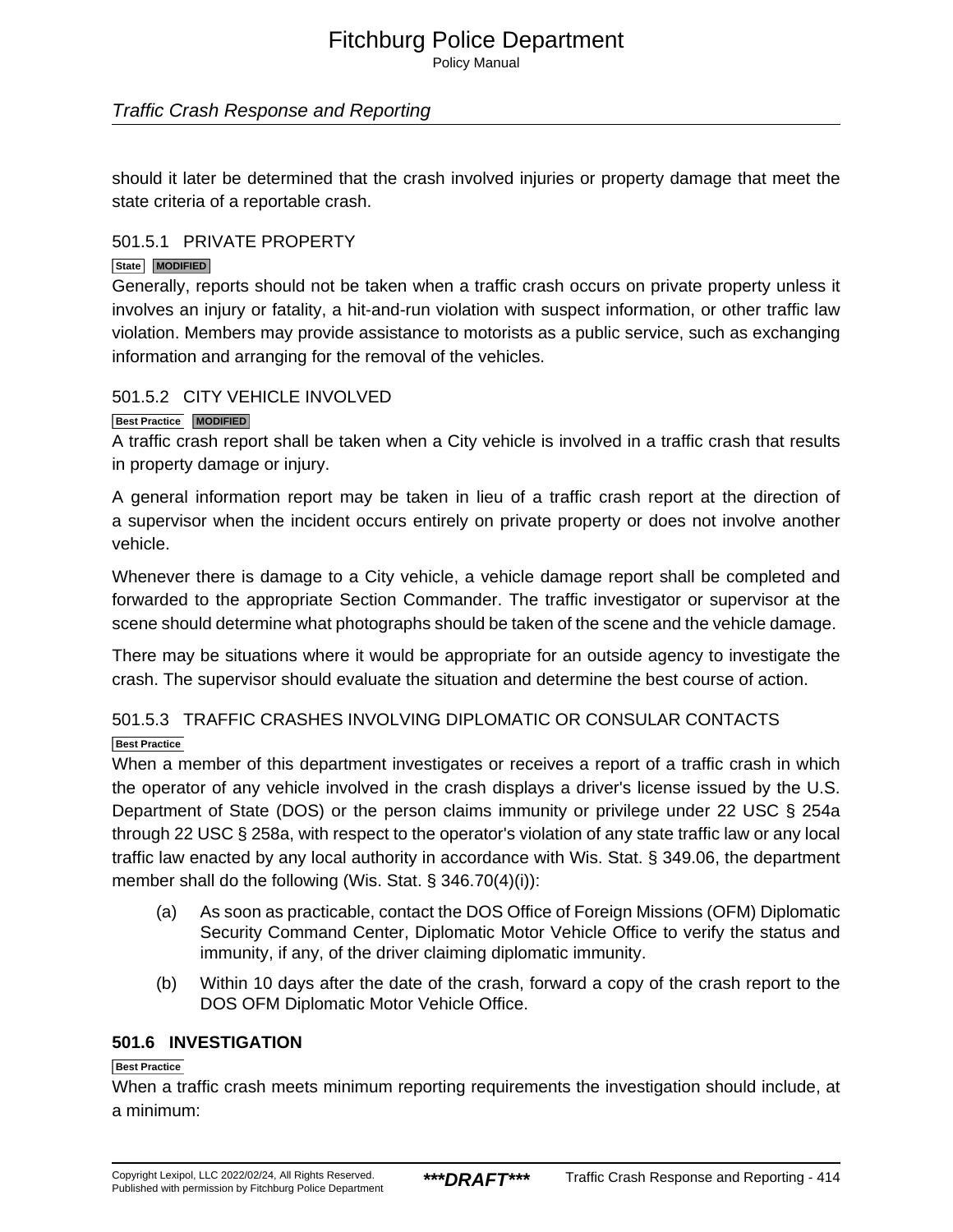Policy Manual

#### Traffic Crash Response and Reporting

- (a) Identification and interview of all involved parties.
- (b) Identification and interview of any witnesses.
- (c) A determination of whether a violation of law has occurred and the appropriate enforcement action.
- (d) Identification and protection of items of apparent evidentiary value.
- (e) Documentation of the incident as necessary (e.g., statements, measurements, photographs, collection of evidence, reporting) on the appropriate forms.

# 501.6.1 INVESTIGATION BY OUTSIDE LAW ENFORCEMENT AGENCY

#### **Best Practice MODIFIED**

The Patrol Lieutenant or on-duty Shift Sergeant should request that the Wisconsin State Patrol or other outside law enforcement agency investigate and complete a traffic crash investigation when a life-threatening injury or fatal traffic crash occurs within the jurisdiction of the Fitchburg Police Department and involves:

- (a) An on- or off-duty member of the Department.
- (b) An on- or off-duty official or employee of the City of Fitchburg Police Department.

Department members shall promptly notify a supervisor when any department vehicle is involved in a traffic crash. The crash investigation and report shall be completed by the agency having jurisdiction.

#### **501.7 ENFORCEMENT ACTION**

#### **Best Practice**

After a thorough investigation in which physical evidence or independent witness statements indicate that a violation of a traffic law contributed to the crash, authorized members should issue a municipal citation or arrest the offending driver, as appropriate.

More serious violations, such as driving under the influence of drugs or alcohol, vehicular manslaughter, or other felonies, shall be enforced. If a driver who is subject to enforcement action is admitted to a hospital, a supervisor shall be contacted to determine the best enforcement option.

#### **501.8 REPORTS**

#### **Best Practice MODIFIED**

Department members shall utilize the written or automated report forms approved by WisDOT as required for the reporting of traffic crashes. All crash reports require a brief narrative detailing the circumstances of the crash within a separate incident report. All such reports shall be forwarded to the appropriate supervisor for approval and filing.

#### 501.8.1 REPORT MODIFICATION

#### **Best Practice MODIFIED**

A change or modification of a written report that alters a material fact in the report may be made only by the officer who prepared the report and only prior to its approval and distribution. Once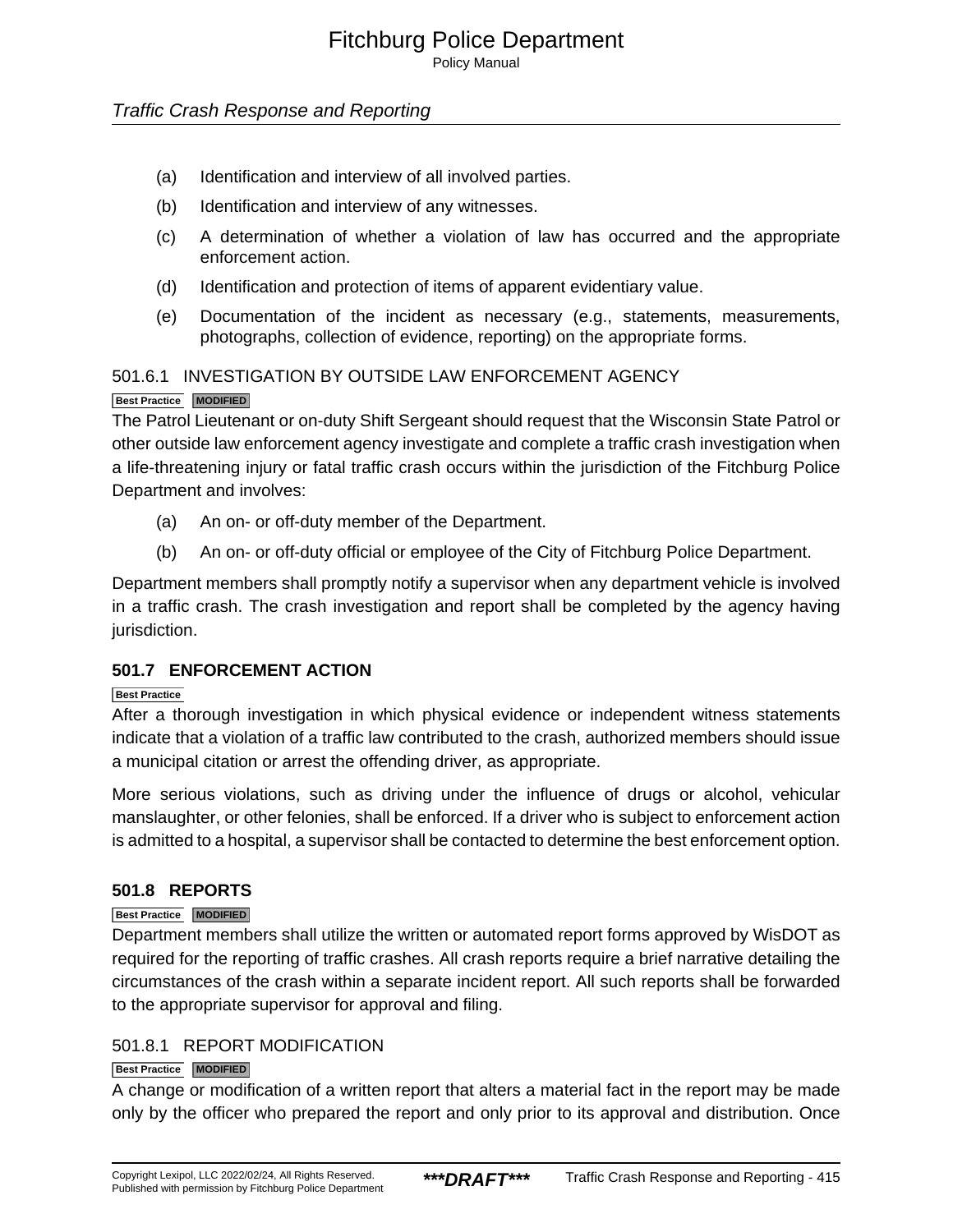### Traffic Crash Response and Reporting

a report has been approved and distributed, corrections shall only be made by way of a written supplemental report. A written supplemental report may be made by any authorized officer.

If the modification is to add a fatality, a Wisconsin Motor Vehicle Fatal Accident Supplement Form shall be completed and a Transaction Information for the Management of Enforcement (TIME) administrative message sent to Motor Vehicle Fatality Reporting. A fatality is any injury received in a traffic crash that results in death within 30 days of the crash.

#### 501.8.2 DEPARTMENT RESPONSIBILITIES

#### **Best Practice MODIFIED**

The responsibilities of department personnel regarding traffic crash information include but are not limited to:

- (a) Ensuring the monthly and quarterly reports on traffic crash information and statistics are forwarded to the Chief of Policeor other persons as required.
- (b) Forwarding the original written or automated format WisDOT report form for all reportable accidents to WisDOT within 10 days of the date of the crash (Wis. Stat.  $§$  346.70(4)(a)).
- (c) Forwarding a copy of the WisDOT report form to the governing body where the crash occurred (Wis. Stat. § 346.70(4)(h)).
- (d) Review and analysis of traffic crash data to determine selective enforcement activities.
- (e) Traffic direction and control procedures.
- (f) Traffic crash and reporting procedures that include, at a minimum, protocol for the following crash conditions:
	- 1. Death or injury
	- 2. Hit and run
	- 3. Property damage only
	- 4. Damage to public vehicles or property
	- 5. Hazardous materials
	- 6. Occurrences on private property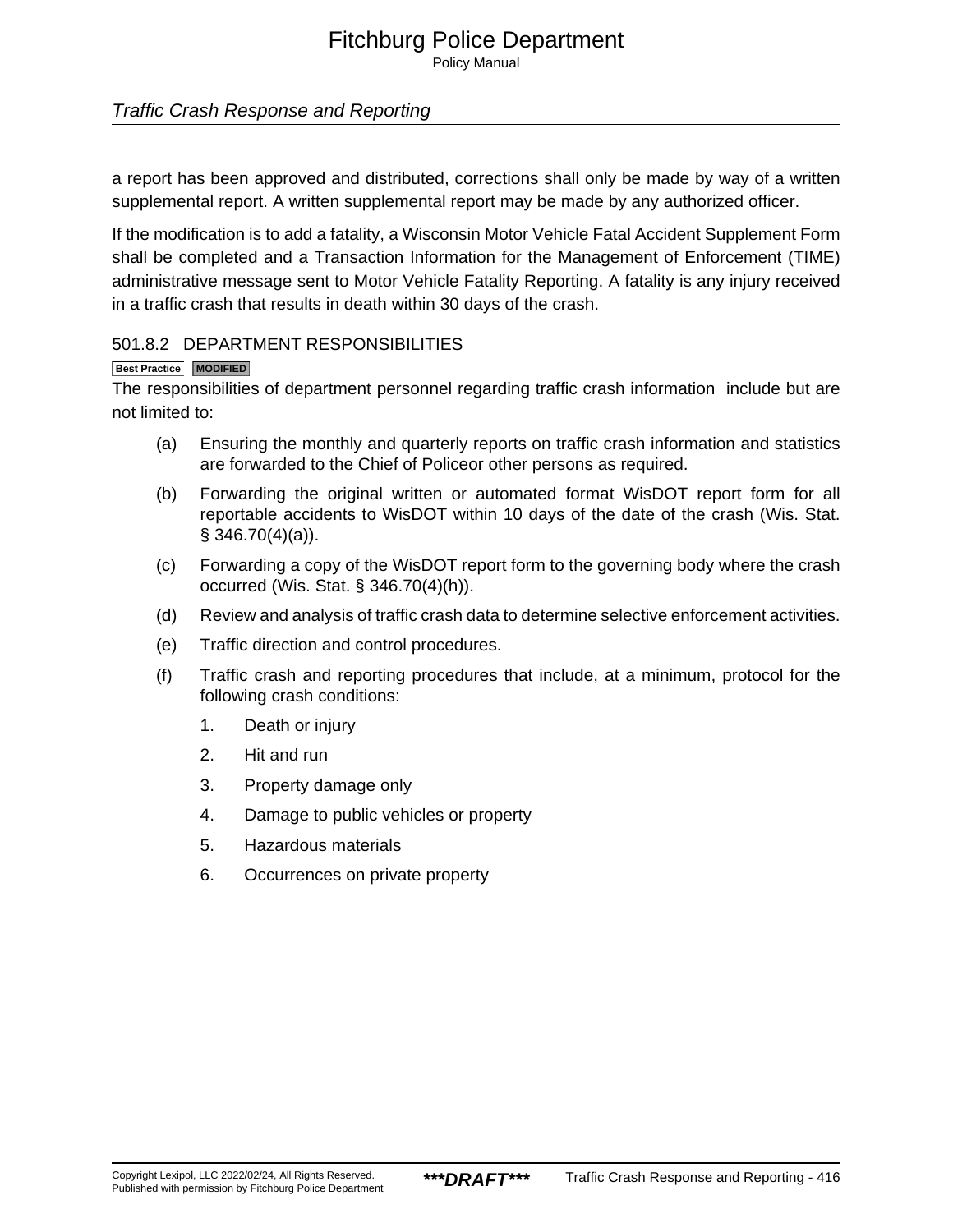# <span id="page-11-0"></span>**Vehicle Towing and Release**

# **502.1 PURPOSE AND SCOPE**

#### **Best Practice**

This policy provides the procedures for towing a vehicle by or at the direction of the Fitchburg Police Department.

# **502.2 IMPOUNDS**

#### **State**

When circumstances permit, for example when towing a vehicle for parking or registration violations, the handling employee should, prior to having the vehicle towed, make a good faith effort to notify the owner of the vehicle that it is subject to removal. This may be accomplished by personal contact, telephone or by leaving a notice attached to the vehicle at least 48 hours prior to removal. If a vehicle presents a hazard, such as being abandoned on the roadway, it may be towed immediately (Wis. Stat. § 349.13(3)).

The responsibilities of those employees storing or impounding a vehicle are as follows.

# 502.2.1 REMOVAL FROM A TRAFFIC CRASH SCENE

#### **Best Practice MODIFIED**

When a vehicle has been involved in a traffic crash and must be removed from the scene, the officer shall have the driver select a towing company, if reasonably possible, and shall relay the request for the specified towing company to Dispatch. When there is no preferred company requested, a company will be selected from the list of towing companies in Dispatch.

If the owner is incapacitated or for any reason it is necessary for the Department to assume responsibility for a vehicle involved in a crash, the officer shall request the dispatcher to call a company selected from the rotational list of towing companies.

### 502.2.2 STORAGE AT AN ARREST SCENE

### **Best Practice**

Whenever a person in charge or in control of a vehicle is arrested, it is the policy of this department to provide reasonable safekeeping by towing the arrestee's vehicle subject to the exceptions described below. The vehicle, however, shall be towed whenever it is needed for the furtherance of an investigation or prosecution of the case, or when the community caretaker doctrine would reasonably suggest that the vehicle should be towed (e.g., traffic hazard, high-crime area).

Situations where consideration should be given to leaving a vehicle at the scene in lieu of towing, provided the vehicle can be lawfully parked and left in a reasonably secured and safe condition, include:

- A traffic-related warrant arrest.
- Situations where the vehicle was not used to further the offense for which the driver was arrested.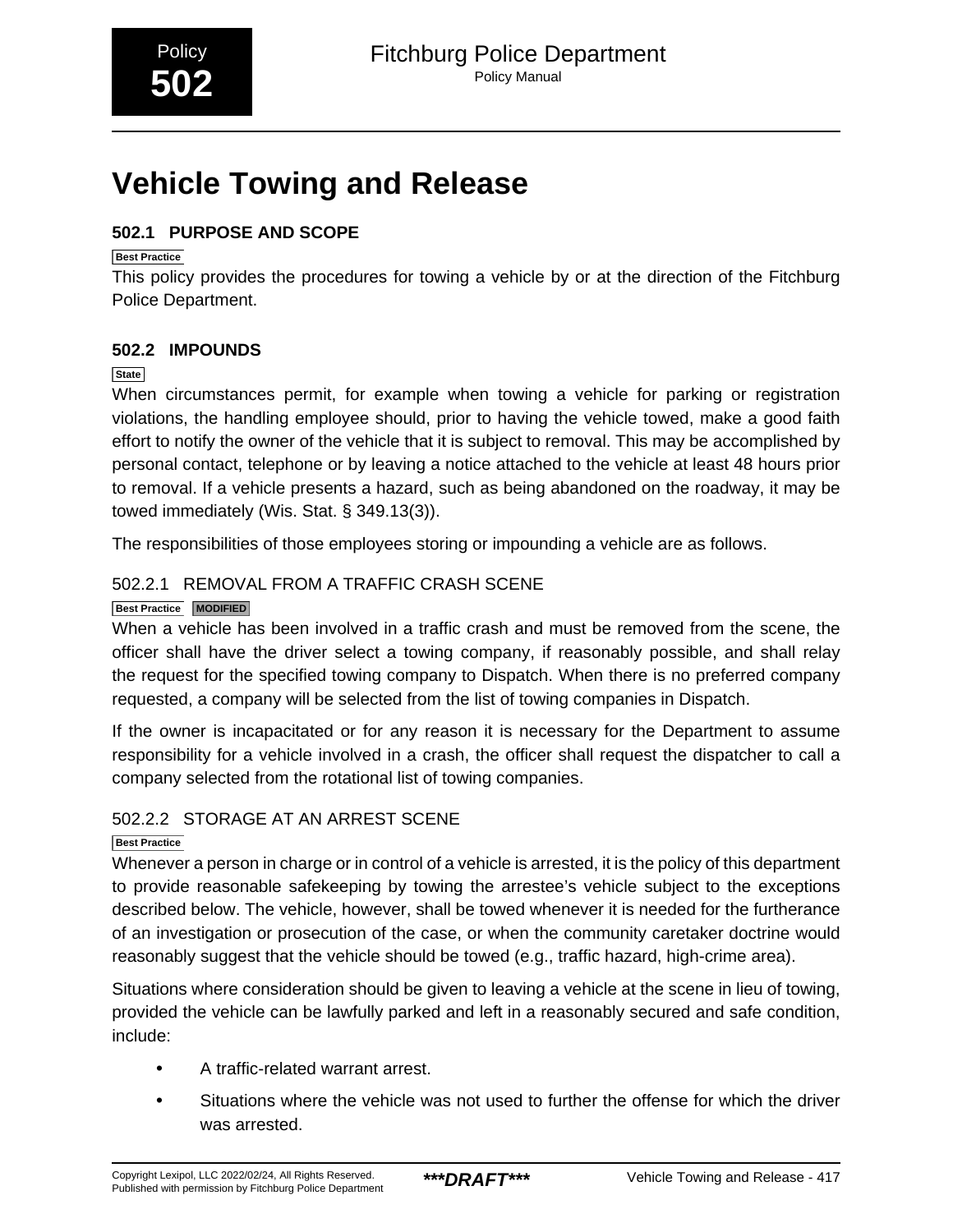- Whenever the licensed owner of the vehicle is present, willing and able to take control of any vehicle not involved in criminal activity.
- Whenever the vehicle otherwise does not need to be towed and the owner requests that it be left at the scene. In such cases the owner shall be informed that the Department will not be responsible for theft or damages.

#### 502.2.3 DRIVING A NON-CITY VEHICLE

#### **Best Practice MODIFIED**

Vehicles that have been towed by or at the direction of the Department should not be driven by police personnel unless it is necessary to move a vehicle a short distance to eliminate a hazard, prevent the obstruction of a fire hydrant or to comply with parking regulations, or with the permission of the owner/driver.

#### 502.2.4 DISPATCHER'S RESPONSIBILITIES

#### **Best Practice MODIFIED**

Upon receiving a request for towing, the dispatcher shall promptly telephone the specified towing service. The officer shall be advised when the request has been made and the towing service has been dispatched.

When there is no preferred company requested, the dispatcher shall call approved towing companies.

### 502.2.5 RECORDS SECTION RESPONSIBILITY

**State**

Approved vehicle impound/storage forms shall be promptly filed so that they are immediately available for release or review should inquiries be made.

Records Section personnel shall promptly enter pertinent data from the completed vehicle report form into the Wisconsin Department of Justice Transaction Information for the Management of Enforcement (TIME) system and return the form for approval.

Within 24 hours of the impound of a vehicle ordered to be removed by a member of this department, it shall be the responsibility of the Records Section to notify the towing service of the name and last-known address of the vehicle's registered owner and lien holders of record, unless the towing services agreement requires the City to notify the owner and lien holders of the towing.

Records Section personnel shall determine the names and addresses of any individuals having an interest in the vehicle through WisDOT or TIME computers. Notice shall be sent to all such individuals by certified mail. The notice shall include:

- (a) The name, address, and telephone number of this department.
- (b) The location of the place of storage and description of the vehicle, which shall include, if available, the name or make, the manufacturer, the license plate number, and the mileage.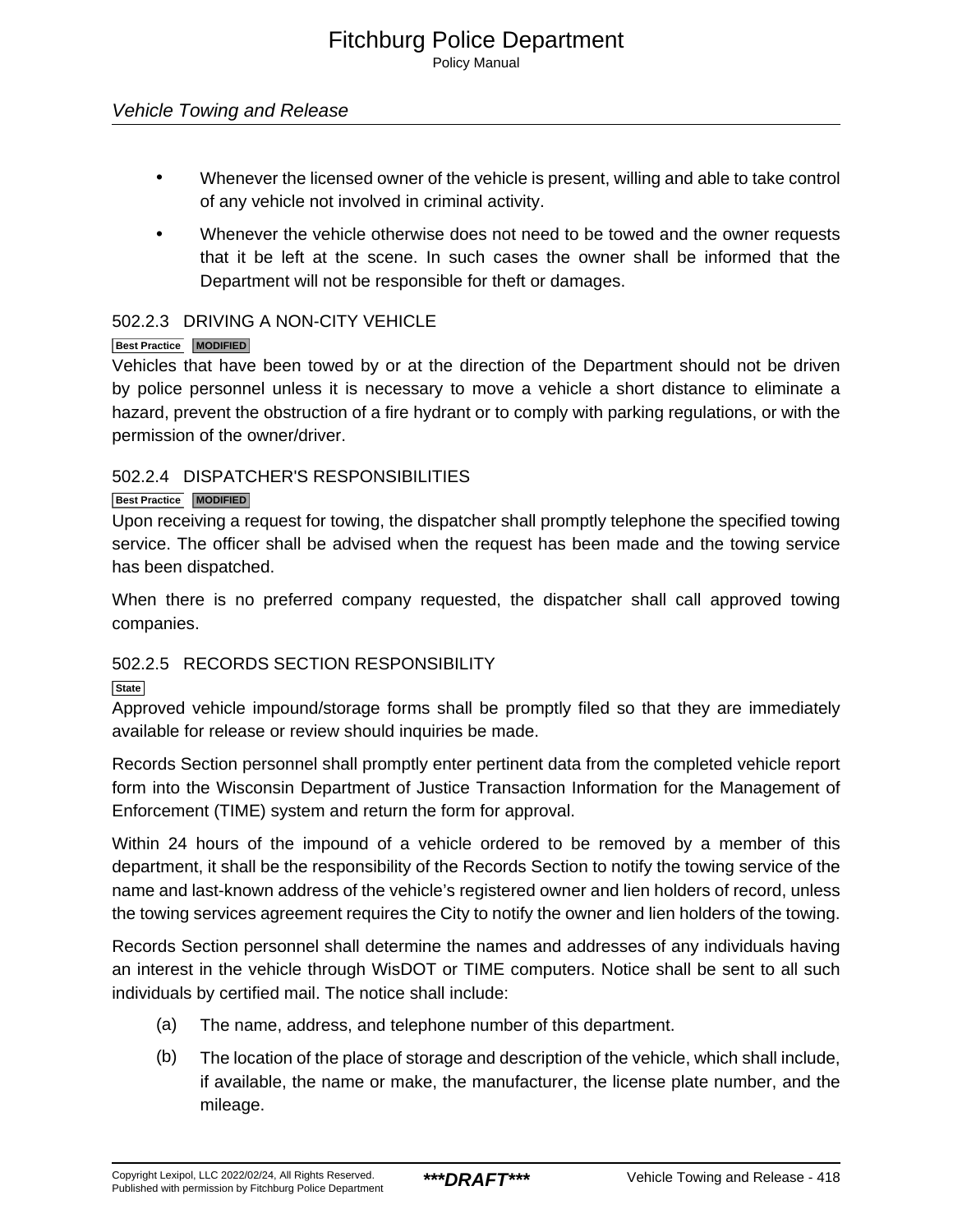- (c) The authority and purpose for the removal of the vehicle.
- (d) A statement that, in order to receive a post-impound hearing, the owner, or his/her agent, shall request the hearing in person, in writing or by telephone within 10 days of the date appearing on the notice.

#### **502.3 TOWING SERVICES**

#### **Best Practice MODIFIED**

The City of City of Fitchburg periodically selects one or more firms to act as official tow services s. Those firms will be used in the following situations:

- (a) When it is necessary to safeguard a vehicle due to the inability of the owner or operator to take the required action.
- (b) When a vehicle is being held as evidence in connection with an investigation.
- (c) When it is otherwise necessary to store a motor vehicle. This would include situations involving the recovery of stolen or abandoned vehicles and the removal of vehicles obstructing traffic in violation of state or local regulations.

#### **502.4 PRESERVATION OF EVIDENCE**

#### **Federal**

An officer removing a vehicle, who has probable cause to believe that the vehicle or its contents constitute any evidence which tends to show that a criminal offense has been committed, or tends to show that a particular person has committed a criminal offense, should ensure that all legally required and reasonably necessary efforts to preserve the evidence, including but not limited to, safe storage, are taken until the evidence is released to the owner or otherwise disposed of according to law.

#### **502.5 SECURITY OF VEHICLES AND PROPERTY**

#### **Best Practice**

Unless it would cause an unreasonable delay in the completion of a vehicle impound/storage or create an issue of officer safety, an officer should make reasonable accommodations to permit a driver/owner to retrieve small items of value or personal need (e.g., cash, jewelry, cellular telephone, prescriptions) that are not considered evidence or contraband.

If a search of a vehicle leaves the vehicle or any property contained therein vulnerable to unauthorized entry, theft or damage, personnel conducting the search shall take such steps as are reasonably necessary to secure and/or preserve the vehicle or property.

Any personal property shall be returned to the owner of the vehicle during regular office hours upon presentation of proper identification (Wis. Stat. § 349.13(5)(b)(2)).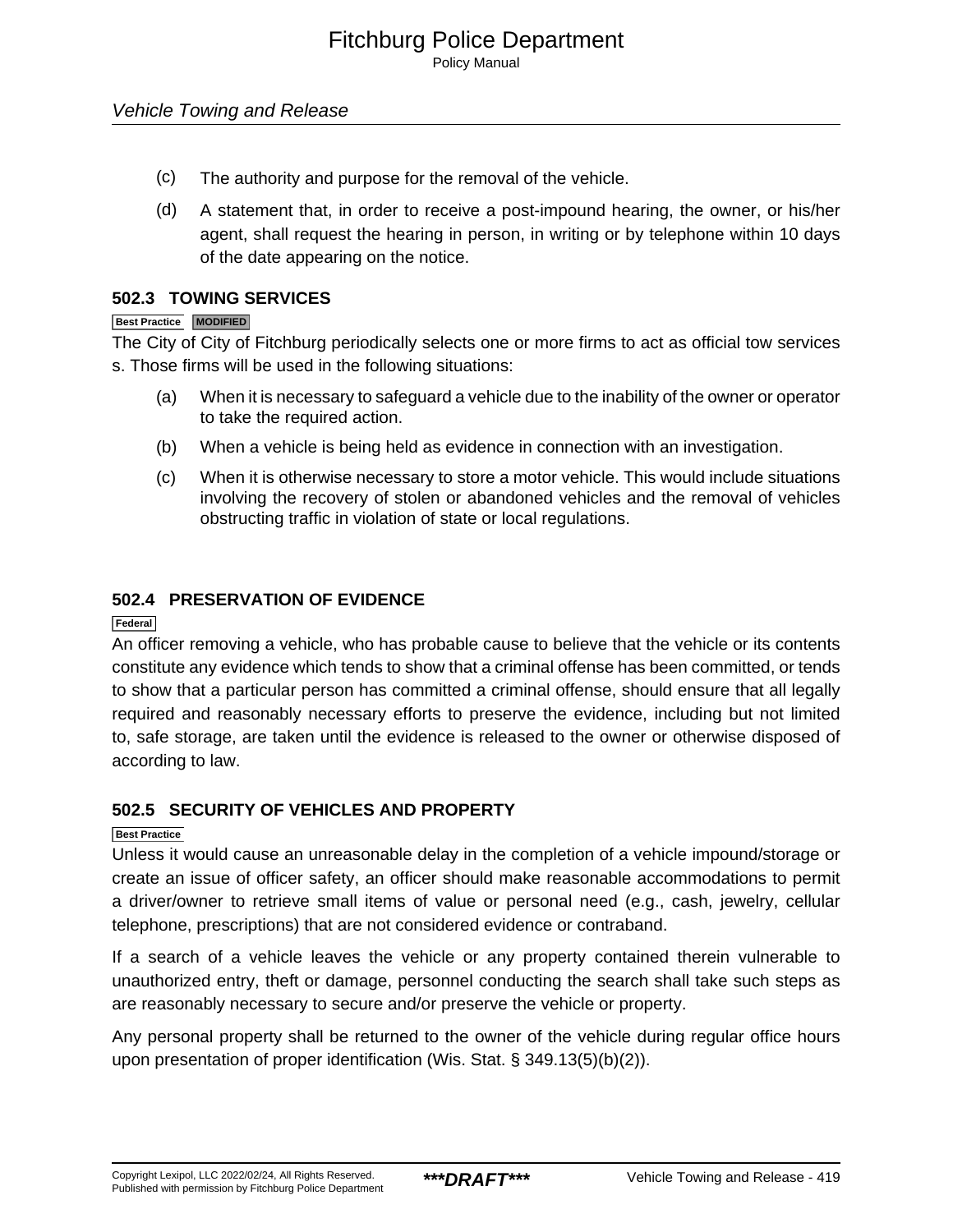# <span id="page-14-0"></span>**Impaired Driving**

# **503.1 PURPOSE AND SCOPE**

#### **Best Practice**

This policy provides guidance to those department members who play a role in the detection and investigation of operating while intoxicated (OWI).

### **503.2 POLICY**

#### **Best Practice**

The Fitchburg Police Department is committed to the safety of the roadways and the community and will pursue fair but aggressive enforcement of Wisconsin's impaired driving laws.

#### **503.3 INVESTIGATIONS**

#### **Best Practice MODIFIED**

Officers should not enforce OWI laws to the exclusion of their other duties unless specifically assigned to OWI. All officers are expected to enforce these laws with due diligence.

The Patrol Section Commander will develop and maintain, in consultation with the prosecuting attorney, OWI related forms with appropriate checklists to assist investigating officers in documenting relevant information and maximizing efficiency. Any OWI investigation will be documented using these forms, as well as an incident report. Information that should be documented includes, at a minimum:

- (a) The field sobriety tests (FSTs) administered and the results.
- (b) The officer's observations that indicate impairment on the part of the individual, and the officer's health-related inquiries that may help to identify any serious health concerns (e.g., diabetic shock).
- (c) Sources of additional information (e.g., reporting party, witnesses) and their observations.
- (d) Information about any audio and/or video recording of the individual's driving or subsequent actions.
- (e) The location and time frame of the individual's vehicle operation and how this was determined.
- (f) Any prior related convictions in Wisconsin or another jurisdiction.

#### **503.4 FIELD TESTS**

#### **Best Practice MODIFIED**

The Patrol Section Commander should identify standardized FSTswhen investigating violations of OWI laws. Any alternative tests used by officers must be fully documented and explained in the report.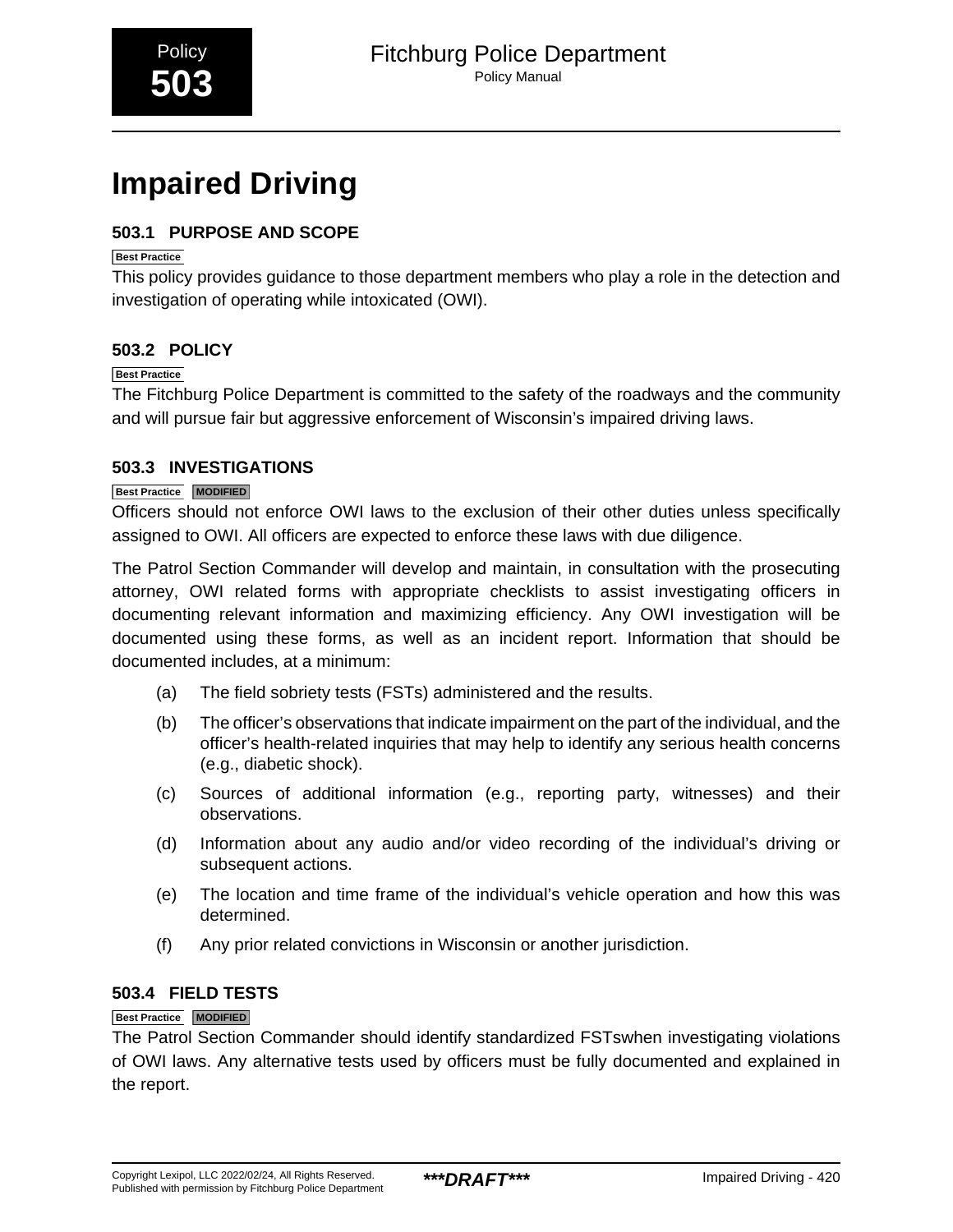#### **503.5 CHEMICAL TESTS**

#### **State MODIFIED**

A person implies consent under Wisconsin law to a chemical test or tests, and to providing the associated chemical sample, under any of the following (Wis. Stat. § 343.305):

- (a) The officer has arrested the person for operating a motor vehicle while under the influence of an intoxicant, controlled substance, or any other drug.
- (b) The officer has arrested the person for operating a motor vehicle with a detectable amount of a restricted controlled substance in the person's blood.
- (c) The officer has arrested the person for operating a motor vehicle with a prohibited alcohol concentration.
- (d) The officer has arrested a person under the age of 21 who has any detectable amount of alcohol in his/her system.
- (e) The officer has arrested a person who was operating a commercial motor vehicle while having an alcohol concentration of 0.04 or more.
- (f) The officer has arrested the person for causing injury to another person while OWI or with a prohibited alcohol concentration or a detectable amount of a restricted controlled substance in his/her blood.
- (g) The officer has arrested the person for causing injury to another person while operating a commercial motor vehicle with an alcohol concentration of 0.04 or more.
- (h) The officer has arrested the person for a violation of Wis. Stat. § 940.25 (injury by intoxicated use of a vehicle).
- (i) The officer has arrested the person for a violation of Wis. Stat. § 940.09 (homicide by intoxicated use of vehicle or firearm).
- (j) The person was involved in an accident resulting in substantial bodily harm to any person and the officer detects any presence of alcohol, a controlled substance, a controlled substance analog, or other drug (Wis. Stat. § 343.305(3)(ar)).

If a person withdraws this implied consent, or is unable to withdraw consent (e.g., the person is unconscious) the officer should consider implied consent revoked and proceed as though the person has refused to provide a chemical sample. If consent is unable to be given or withdrawn, the officer should seek a search warrant if the offense warrants it.

### 503.5.1 STATUTORY NOTIFICATIONS

#### **State**

An officer requesting that a person submit to a chemical test shall read to the person the mandatory statutory warning provided by Wis. Stat. § 343.305(4).

#### 503.5.2 BLOOD SAMPLES

**State**

Only persons authorized by law to draw blood shall collect blood samples (Wis. Stat. § 343.305(5) (b)). The blood draw should be witnessed by the assigned officer. No officer, even if properly certified, should perform this task (Wis. Stat. § 343.305(5)(b)).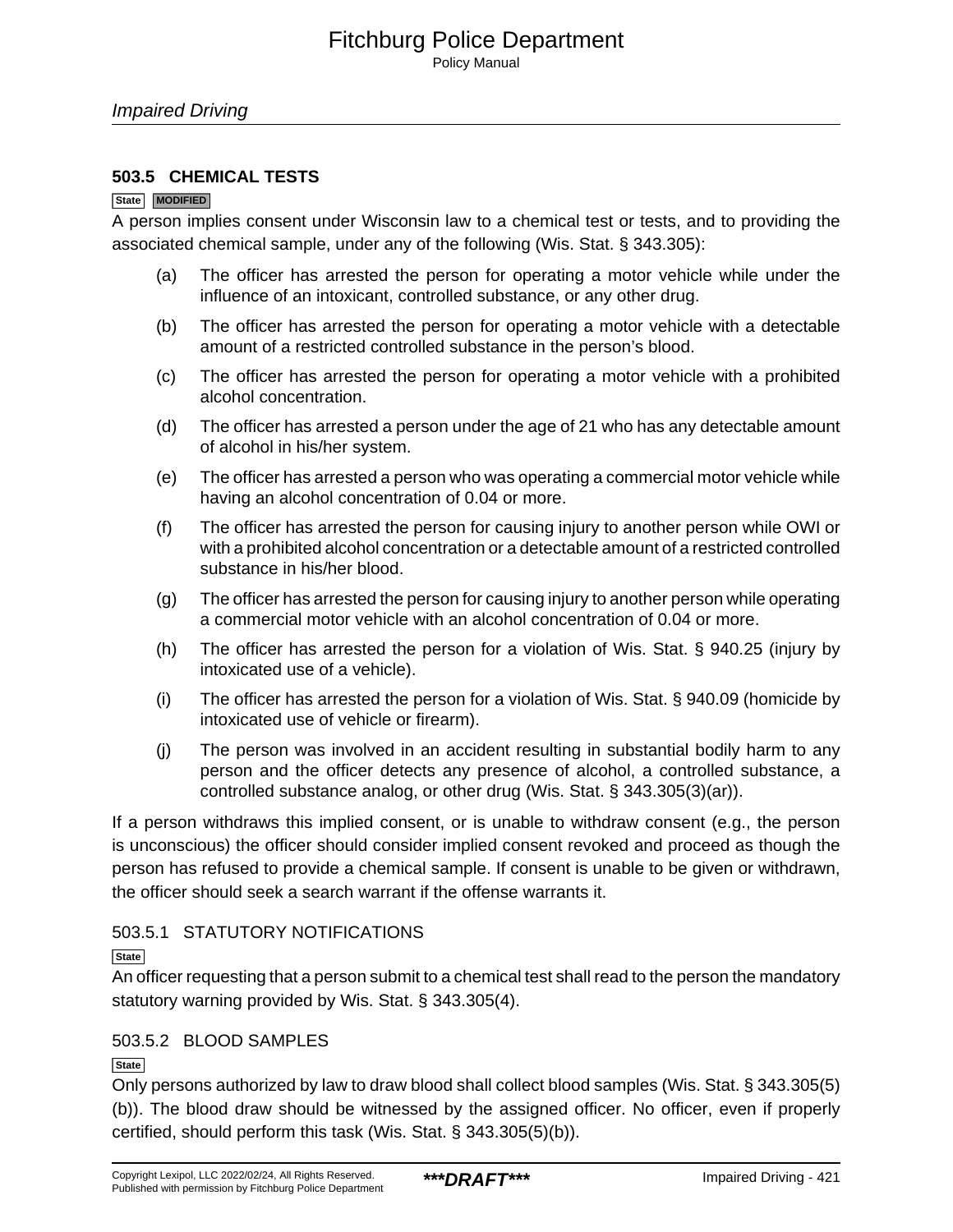#### Fitchburg Police Department Policy Manual

#### Impaired Driving

Officers should inform an arrestee that if he/she chooses to provide a blood sample, a separate sample can be drawn for alternate testing. Unless medical personnel object, two samples should be drawn and retained as evidence, so long as only one puncture is required.

The blood sample shall be packaged, marked, handled, stored and transported as required by the testing facility.

If an arrestee cannot submit to a blood draw because he/she has a bleeding disorder or has taken medication that inhibits coagulation, he/she shall not be required to take a blood test. Such inability to take a blood test should not be considered a refusal. However, that arrestee may be required to complete another available and viable test.

#### 503.5.3 BREATH SAMPLES

#### **Best Practice MODIFIED**

The Deputy Chief should ensure that all devices used for the collection and analysis of breath samples are properly serviced and tested, and that a record of such service and testing is properly maintained.

Officers obtaining a breath sample should monitor the device for any sign of malfunction. Any anomalies or equipment failures should be noted in the appropriate report and promptly reported to the Shift Sergeant.

#### 503.5.4 URINE SAMPLES

#### **Best Practice**

If a urine test will be performed, the arrestee should be promptly transported to the appropriate testing site. The officer shall follow any directions accompanying the urine evidence collection kit.

Urine samples shall be collected and witnessed by an officer or jail staff member of the same sex as the individual giving the sample. The arrestee tested should be allowed sufficient privacy to maintain his/her dignity, to the extent possible, while still ensuring the accuracy of the sample.

The sample shall be packaged, marked, handled, stored and transported as required by the testing facility.

#### **503.6 REFUSALS**

**State**

When an arrestee refuses to provide a chemical sample, officers should:

- (a) Advise the arrestee of the requirement to provide a sample (Wis. Stat. § 343.305).
- (b) Audio- and/or video-record the admonishment and the response when it is practicable.
- (c) Document the refusal in the appropriate report.

### 503.6.1 STATUTORY NOTIFICATIONS UPON REFUSAL

#### **State**

Upon refusal to submit to a chemical test as required by law, officers shall serve the person with the notice of intent to revoke the person's operating privilege (Wis. Stat. § 343.305).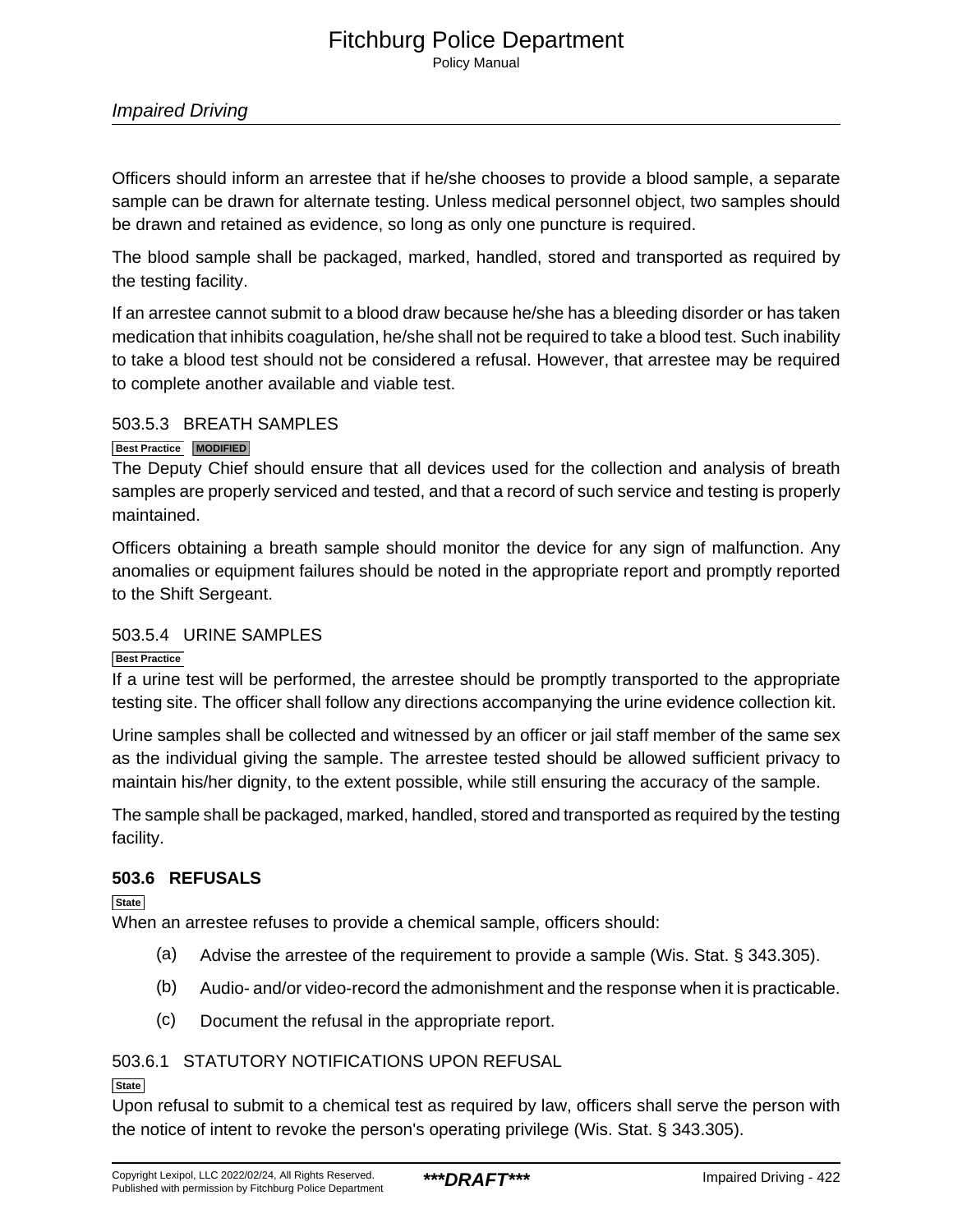Policy Manual

The officer shall forward copies of the notice to the appropriate prosecuting attorney, as well as the Wisconsin Department of Transportation (WisDOT), in the manner prescribed by WisDOT. If the person was operating a commercial motor vehicle, the officer shall issue the person a 24-hour out-of-service order (Wis. Stat. § 343.305(9)).

#### 503.6.2 BLOOD SAMPLE WITHOUT CONSENT

#### **Best Practice**

A blood sample may be obtained from a person who refuses a chemical test when any of the following conditions exist:

- (a) A search warrant has been obtained.
- (b) The officer can articulate that exigent circumstances exist, the person has been arrested for OWI, the officer reasonably believes that a chemical test will reveal evidence of intoxication, and no reasonable objection to the withdrawal has been presented by the arrestee. Exigency does not exist solely because of the short time period associated with the natural dissipation of alcohol or controlled or prohibited substances in the person's bloodstream. Exigency can be established by the existence of special facts, such as a lengthy delay in obtaining a blood sample due to an accident investigation or medical treatment of the person.

#### 503.6.3 FORCED BLOOD SAMPLE

#### **Best Practice**

If an arrestee indicates by word or action that he/she will physically resist a blood draw, the officer should request a supervisor to respond.

The responding supervisor should:

- (a) Evaluate whether using force to obtain a blood sample is appropriate under the circumstances.
- (b) Ensure that all attempts to obtain a blood sample through force cease if the person agrees to, and completes, a viable form of testing in a timely manner.
- (c) Advise the person of his/her duty to provide a sample (even if this advisement was previously done by another officer), and attempt to persuade the individual to submit to such a sample without physical resistance. This dialogue should be recorded on audio and/or video when practicable.
- (d) Ensure that the blood sample is taken in a medically approved manner.
- (e) Ensure the forced blood draw is recorded on audio and/or video when practicable.
- (f) Monitor and ensure that the type and level of force applied appears reasonable under the circumstances.
	- 1. Unless otherwise provided in a warrant, force should generally be limited to handcuffing or similar restraint methods.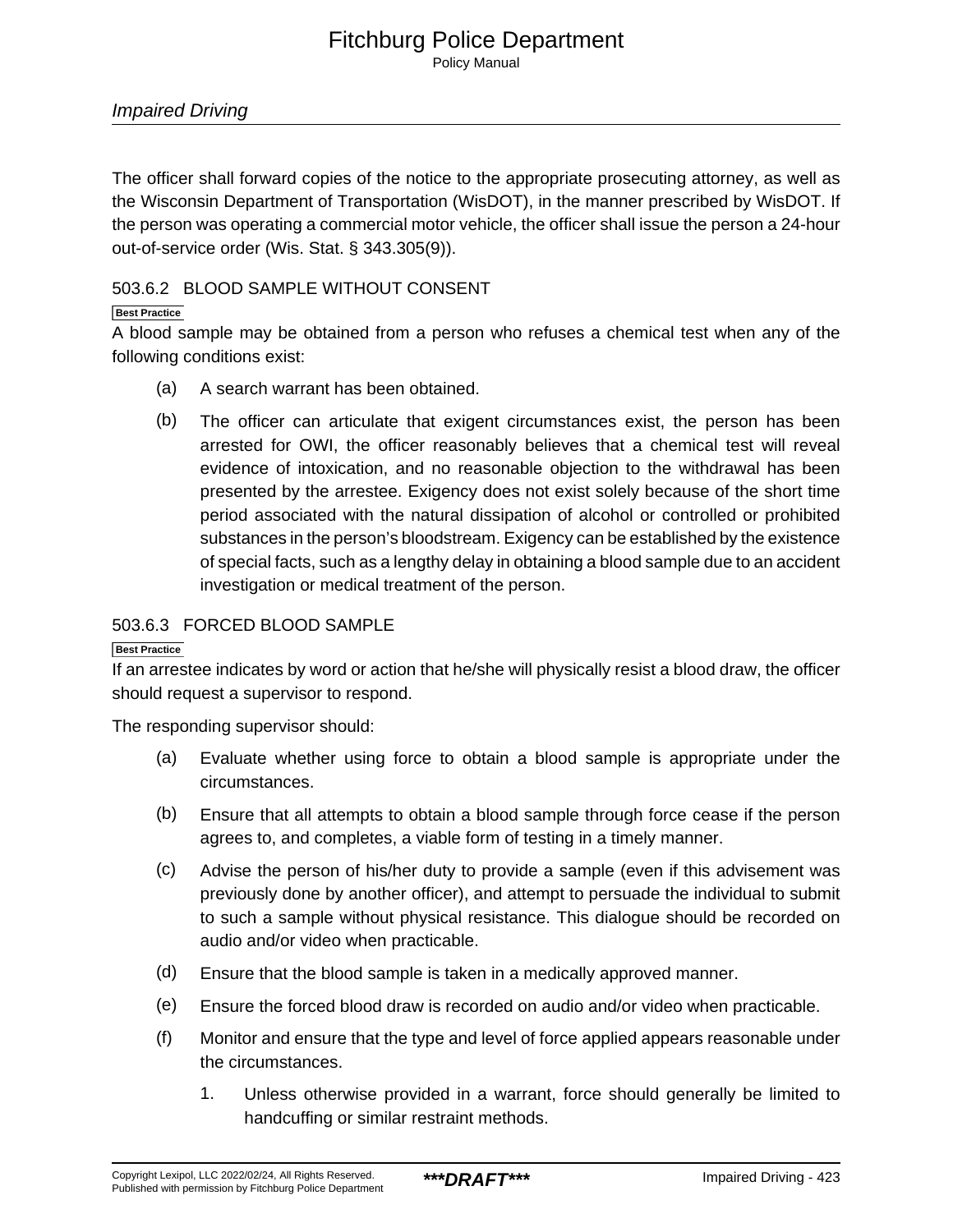- 2. In first-time OWI and misdemeanor cases, if the arrestee becomes violent or more resistant, no additional force will be used and a refusal should be noted in the report.
- 3. In felony cases, force which reasonably appears necessary to overcome the resistance to the blood draw may be permitted.
- (g) Ensure the use of force and methods used to accomplish the collection of the blood sample are documented in the related report.

If a supervisor is unavailable, officers are expected to use sound judgment and perform as a responding supervisor, as set forth above.

503.6.4 OFFICER ACCESS TO ADDITIONAL SAMPLE

**State**

If a person refuses to submit to a chemical test but has had a sample of blood, urine or other bodily substance taken for any reason, the officer may obtain a portion of that sample sufficient for analysis or may request that a sample be available as allowed by law (Wis. Stat. § 905.04(4)(f)).

# **503.7 ARREST AND INVESTIGATION**

**State**

#### 503.7.1 CRASHES

**State**

Officers investigating a person for OWI shall make all reasonable efforts to obtain a chemical sample if the person was involved in a crash that resulted in a fatality or serious physical injury (Wis. Stat. § 343.305(2)).

### 503.7.2 OFFICER RESPONSIBILITIES

**State**

If a chemical test indicates the presence of a controlled substance or a prohibited alcohol concentration, the officer shall forward the result to WisDOT (Wis. Stat. § 343.305(7)). The person shall be informed that his/her driving privilege will be administratively suspended for six months and that the person has the right to an administrative hearing. The form to request the administrative review shall be provided to the person (Wis. Stat. § 343.305(8)). If the person was operating a commercial motor vehicle, the officer shall also issue the person an out-of-service order.

### 503.7.3 PRELIMINARY BREATH TESTING

#### **State**

An officer who has probable cause to believe that a person has committed OWI or where the officer detects any presence of alcohol, a controlled substance or any other drug on a person operating a commercial motor vehicle, may request that the person submit to a preliminary breath test (PBT). The result of the PBT may be used by the officer in deciding whether to arrest the person and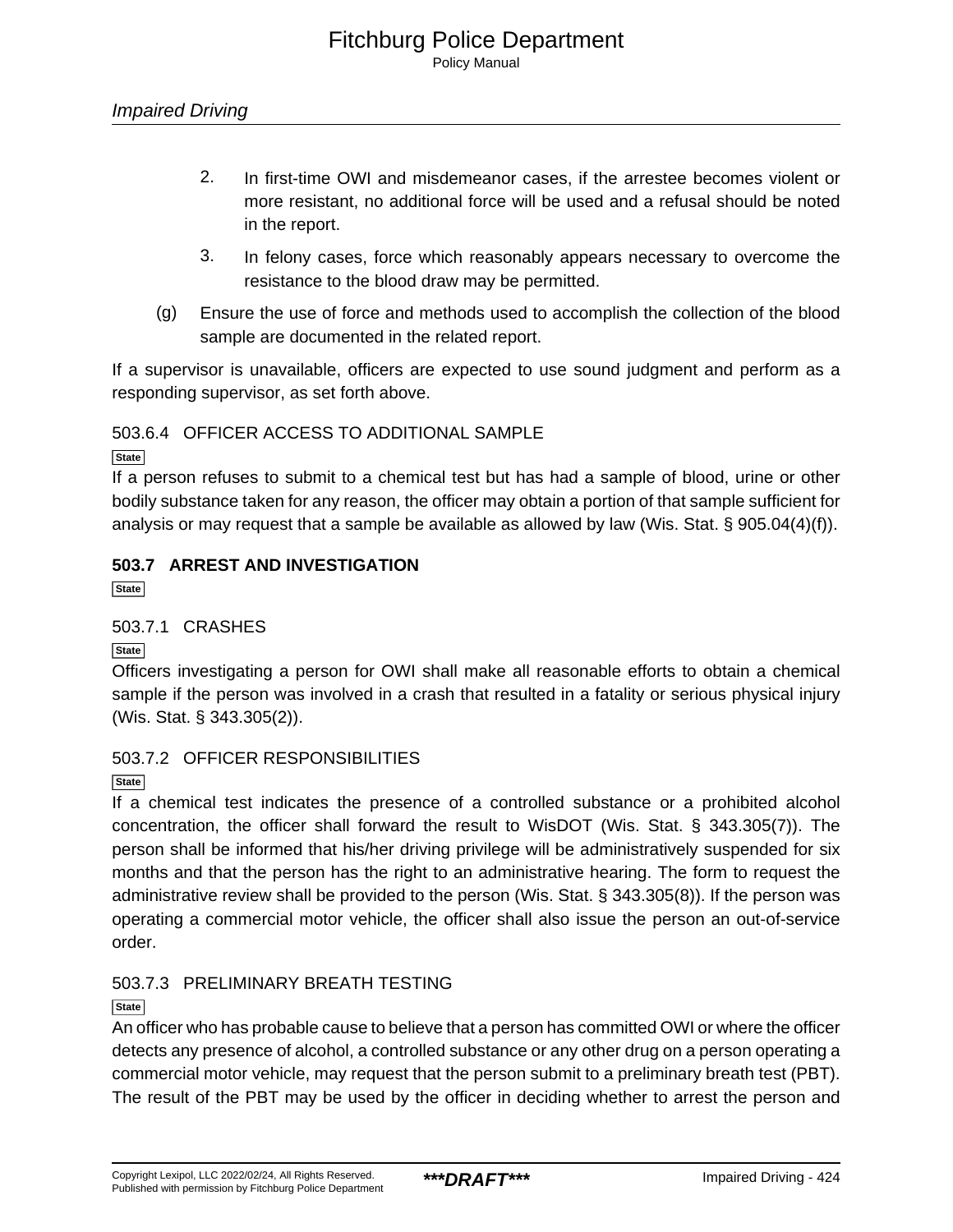whether to require or request additional chemical testing under Wis. Stat. § 343.305(3). A person may refuse to take the PBT (Wis. Stat. § 343.303).

#### 503.7.4 ARRESTEE RELEASE

#### **State MODIFIED**

If allowed by the rules of the court, a person arrested for OWI may be released to a responsible adult. The individual to whom the person is released is required to sign an OWI Responsibility Release containing his/her name and address, and that he/she will be responsible for the person.

A person arrested for OWI who is unable to be released to a responsible adult may not be released until 12 hours have elapsed or until a chemical test administered under Wis. Stat. § 343.305 shows a blood alcohol content of less than 0.04 (Wis. Stat. § 345.24). An arrested person will be transported to the Dane County Jail for the 12-hour hold.

#### 503.7.5 ADDITIONAL TESTING

#### **State**

If a person submits to a chemical test requested pursuant to the implied consent law, he/she is entitled to a reasonable opportunity, upon request, to have additional chemical testing done (Wis. Stat. § 343.305(5)).

#### 503.7.6 QUALITY ASSURANCE

#### **Best Practice**

This department shall utilize a quality assurance program conducted by quality assurance specialists or operators regarding devices that are used to conduct alcohol concentration determinations, and shall generate records of periodic maintenance of those devices pursuant to any applicable state law (Wis. Stat. § 343.305(6)).

### **503.8 RECORDS SECTION RESPONSIBILITIES**

**State**

The Administrative Services Manager will ensure that all case-related records are transmitted according to current records procedures and as required by the prosecuting attorney's office and WisDOT (Wis. Stat. § 343.305(7); Wis. Stat. § 343.305(8); Wis. Stat. § 343.305(9)).

### **503.9 ADMINISTRATIVE HEARINGS**

#### **Best Practice**

The Administrative Services Manager will ensure that all appropriate reports and documents related to administrative license suspensions are reviewed and forwarded to WisDOT.

Any officer who receives notice of required attendance at an administrative license suspension hearing should promptly notify the prosecuting attorney.

An officer called to testify at an administrative hearing should document the hearing date and WisDOT file number in a supplemental report. Specific details of the hearing generally should not be included in the report unless errors, additional evidence or witnesses are identified.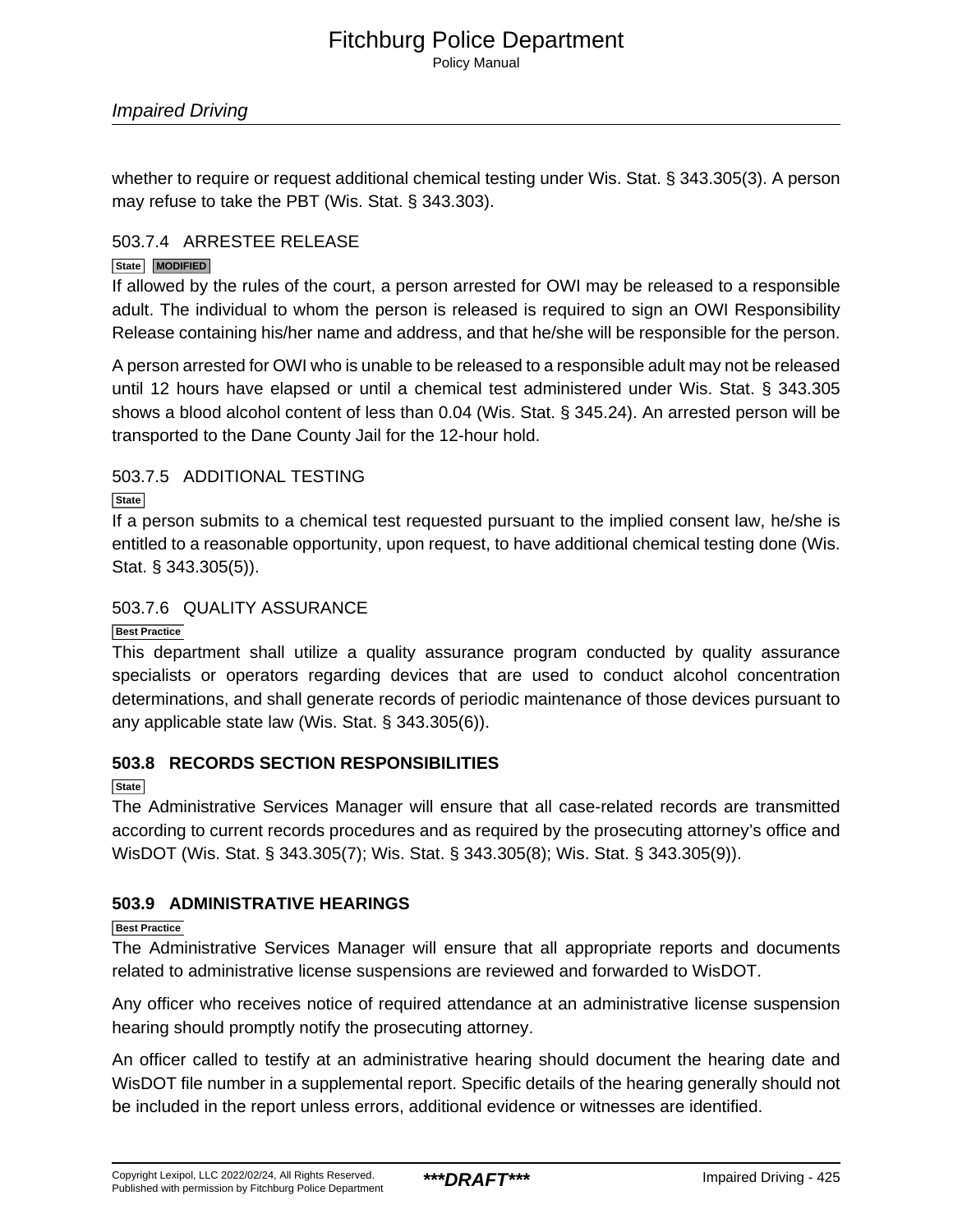Policy Manual

#### **503.10 TRAINING**

#### **Best Practice**

The Deputy Chief should ensure that officers participating in the enforcement of OWI laws receive regular training. Training should include, at minimum, current laws on impaired driving, investigative techniques and rules of evidence pertaining to OWI investigations. The Deputy Chief should confer with the prosecuting attorney's office and update training topics as needed.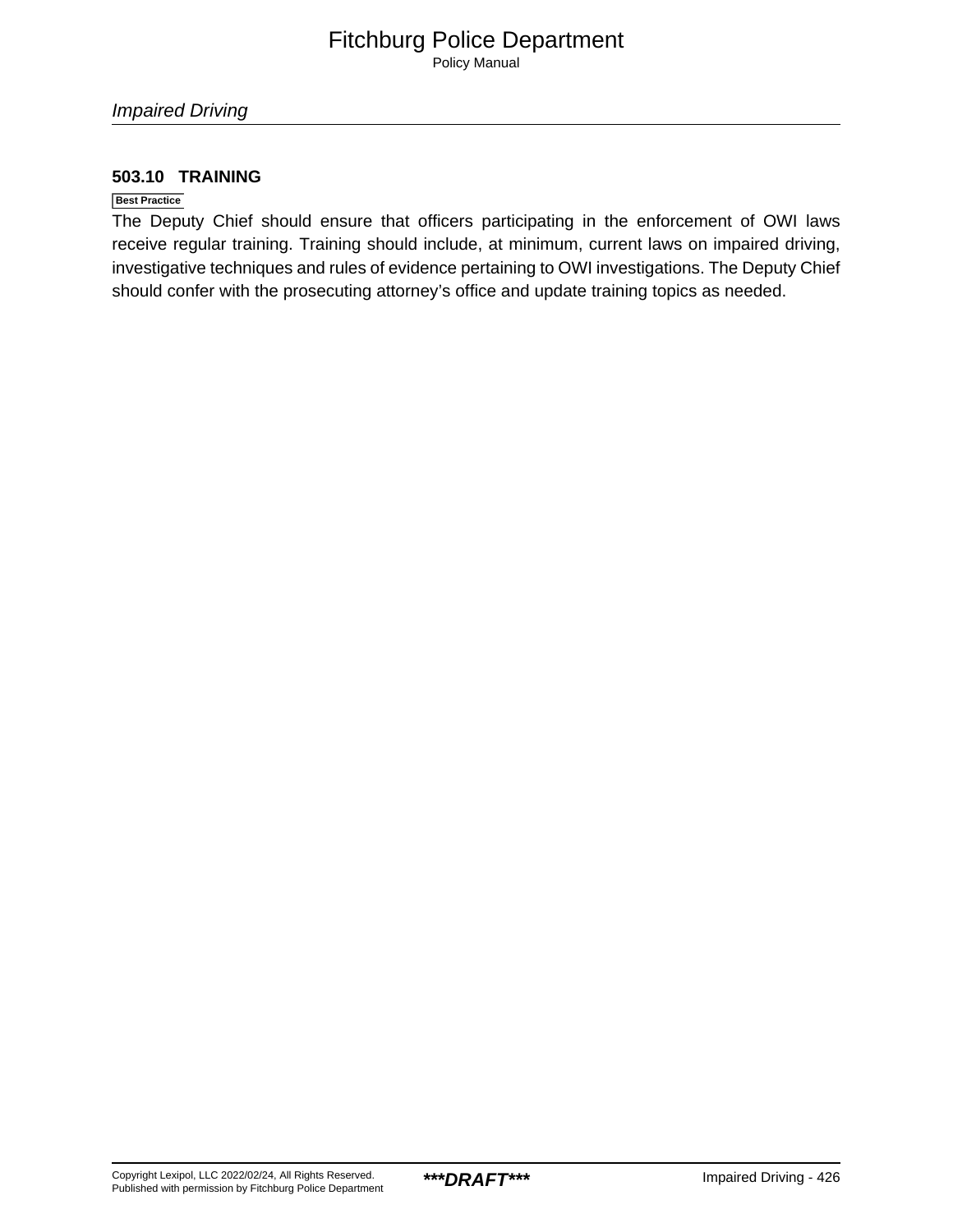# <span id="page-21-0"></span>**Disabled Vehicles**

# **505.1 PURPOSE AND SCOPE**

**Best Practice**

The Fitchburg Police Department has adopted this policy regarding providing assistance to motorists in disabled vehicles within this organization's jurisdiction.

# **505.2 OFFICER RESPONSIBILITIES**

**Best Practice**

When an on-duty officer observes a disabled vehicle, the officer should make a reasonable effort to provide assistance. If that officer is assigned to a call of higher priority, the dispatcher should be advised of the location of the disabled vehicle and the need for assistance. The dispatcher should then assign another available officer or other department member to respond as soon as practicable.

### **505.3 EXTENT OF ASSISTANCE**

**Best Practice**

In most cases, a disabled motorist will require assistance. After assistance is rendered or arrangements for assistance are made, continued involvement by department personnel will be contingent on the time of day, the location, the availability of department resources and the vulnerability of the disabled motorist.

#### 505.3.1 MECHANICAL REPAIRS

**Best Practice MODIFIED**

Department personnel shall not make mechanical repairs to a disabled vehicle.

### 505.3.2 RELOCATION OF DISABLED VEHICLES

**Best Practice**

The relocation of disabled vehicles by members of this department by pushing or pulling a vehicle should only occur when the conditions reasonably indicate that immediate movement is necessary to reduce a hazard presented by the disabled vehicle.